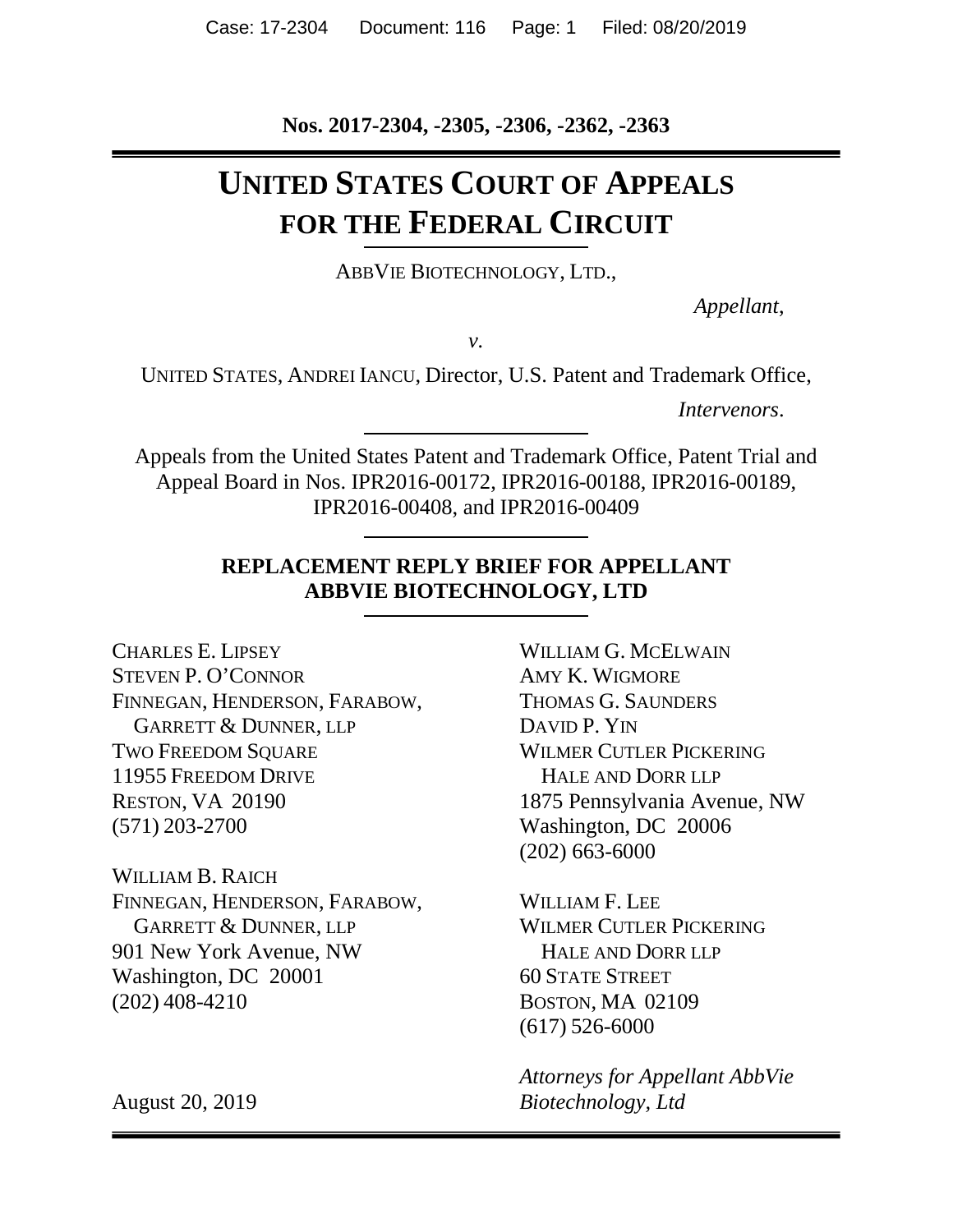## **CERTIFICATE OF INTEREST**

Counsel for Appellant AbbVie Biotechnology, Ltd certifies the following:

1. The full name of every party or *amicus* represented by us is:

AbbVie Biotechnology, Ltd

2. The names of the real party in interest represented by us is:

Not applicable.

3. All parent corporations and any publicly held companies that own 10 percent or more of the stock of the party or amicus curiae represented by me are:

AbbVie Bahamas Ltd.; AbbVie Limited (Cyprus); AbbVie Overseas S.à r.l.; AbbVie International S.à r.l.; AbbVie (Gibraltar) Holdings Limited Luxembourg S.C.S.; AbbVie (Gibraltar) Holdings Limited; AbbVie (Gibraltar) Limited; Pharmacyclics LLC; and AbbVie Inc.

4. The names of all law firms and the partners or associates that appeared for the party or amicus now represented by me in the trial court or agency or are expected to appear in this Court (and who have not or will not enter an appearance in this case) are:

FINNEGAN, HENDERSON, FARABOW, GARRETT & DUNNER, LLP: John Williamson

FOLEY HOAG LLP: Scott E. Kamholz

5. The title and number of any case known to counsel to be pending in this or any other court or agency that will directly affect or be directly affected by this Court's decision in the pending appeal:

None

Dated: August 20, 2019 /s/ Thomas G. Saunders

THOMAS G. SAUNDERS WILMER CUTLER PICKERING HALE AND DORR LLP 1875 Pennsylvania Avenue, NW Washington, DC 20006 (202) 663-6000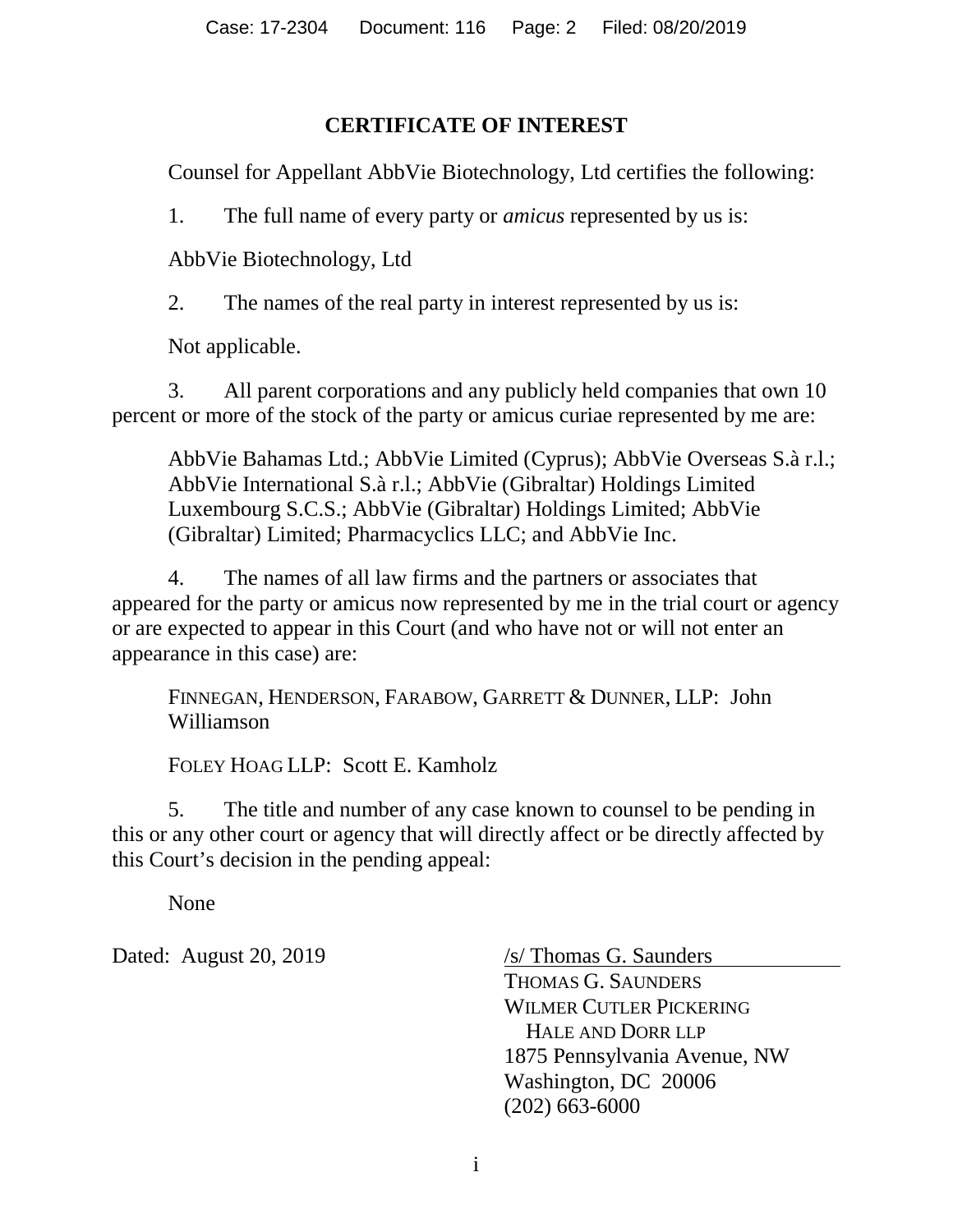## **TABLE OF CONTENTS**

|     |                  | Page                                                                                         |
|-----|------------------|----------------------------------------------------------------------------------------------|
|     |                  |                                                                                              |
|     |                  |                                                                                              |
|     |                  |                                                                                              |
|     |                  |                                                                                              |
| I.  |                  | The Government's Discussion Of Up-Dosing Highlights The                                      |
|     | A.               | THE GOVERNMENT FAILS TO REHABILITATE THE BOARD'S                                             |
|     | <b>B.</b>        | THE BOARD'S RELIANCE ON WEISMAN CANNOT SAVE ITS                                              |
|     | $\overline{C}$ . | THE BOARD'S ERRORS WERE EVEN MORE EGREGIOUS IN<br>THE CONTEXT OF THE "AT LEAST 24 WEEKS"     |
| II. |                  | The Board's Other Legal Errors Exacerbated Its Flawed                                        |
|     | A.               | THE BOARD'S ANALYSIS WAS DRIVEN BY HINDSIGHT                                                 |
|     | <b>B.</b>        | THE BOARD IMPROPERLY SHIFTED THE BURDEN OF<br>PROOF TO ABBVIE ON OTHER POINTS OF UNCERTAINTY |
| Ш.  |                  | The Board Applied The Wrong Legal Standard To The Rau,                                       |
| IV. |                  | Oil States Permits AbbVie's Challenge To The Retroactive<br>.27                              |
|     |                  |                                                                                              |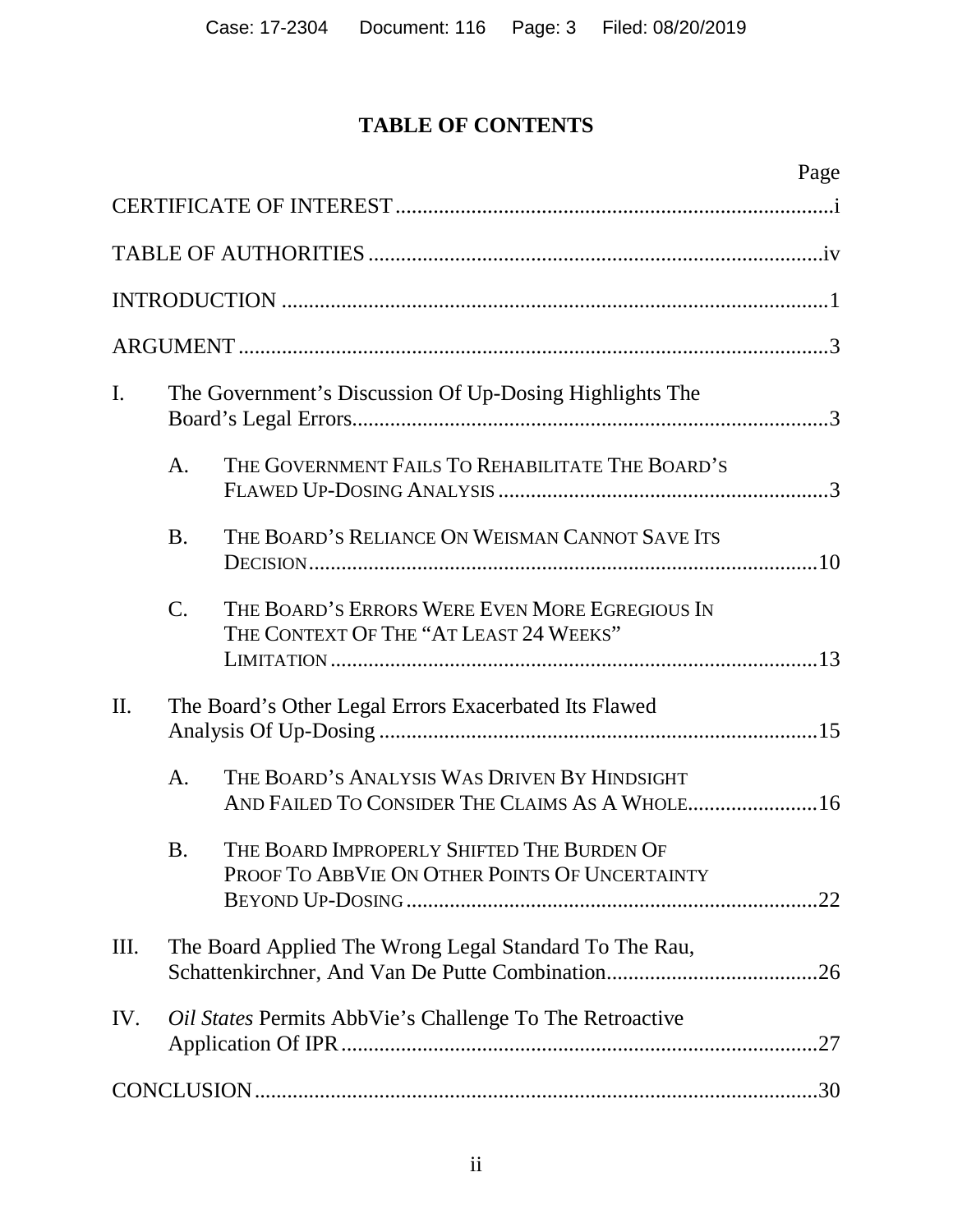## CERTIFICATE OF SERVICE

## CERTIFICATE OF COMPLIANCE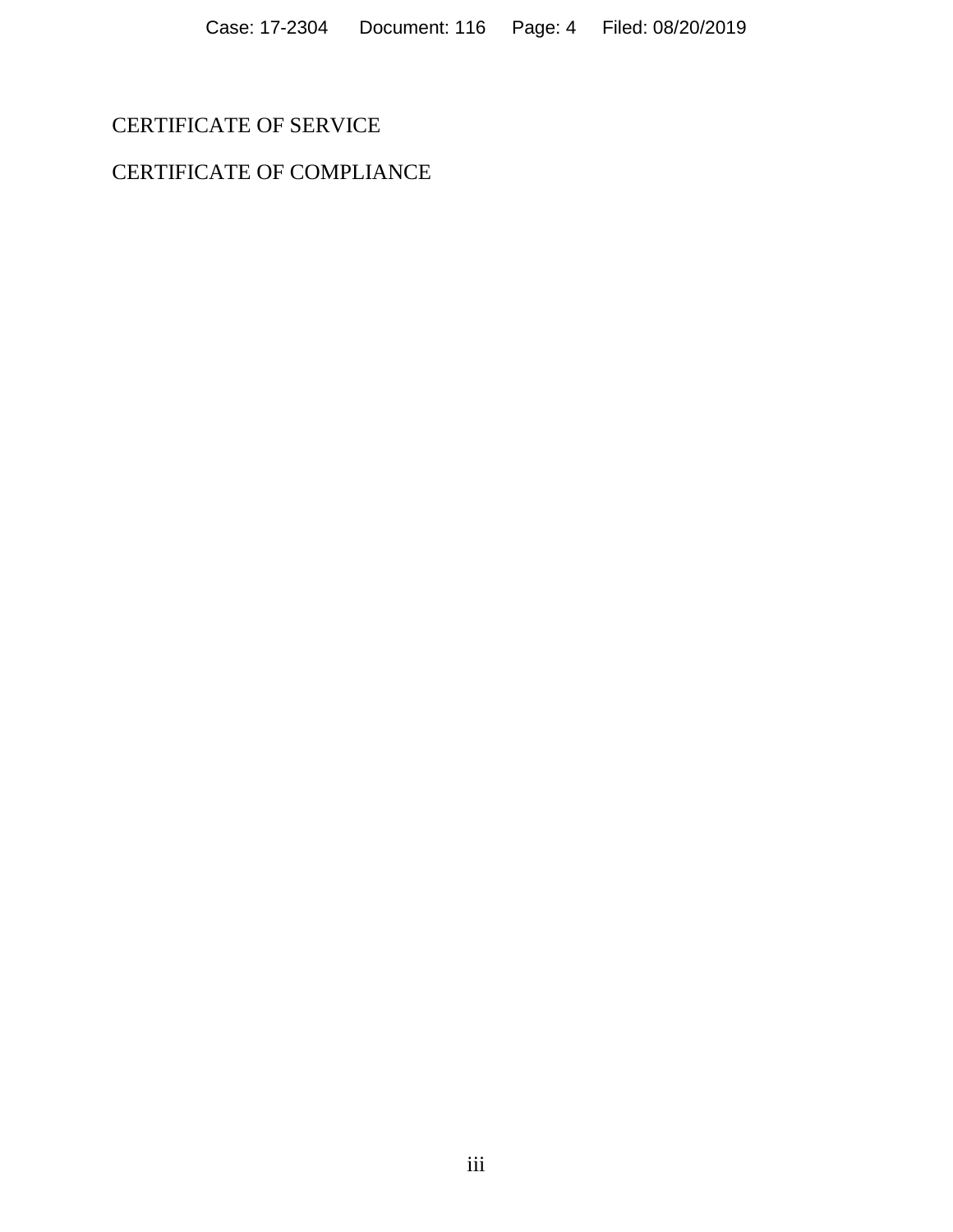## **TABLE OF AUTHORITIES**

## **CASES**

| Acorda Therapeutics, Inc. v. Roxane Laboratories, Inc.,                                           |
|---------------------------------------------------------------------------------------------------|
|                                                                                                   |
| ActiveVideo Networks, Inc. v. Verizon Communications, Inc.,                                       |
| Apple Inc. v. Samsung Electronics Co.,                                                            |
| Arkie Lures, Inc. v. Gene Larew Tackle, Inc.,                                                     |
| Axis Communications AB v. Avigilon Patent Holding 1 Corp.,                                        |
| Celgene Corp. v. Peter,<br>No. 18-1167, F.3d __, 2019 WL 3418549 (Fed. Cir. July 30, 2019)27, 29  |
| Collabo Innovations, Inc. v. Sony Corp.,<br>No. 18-1311, 2019 WL 3545450 (Fed. Cir. Aug. 5, 2019) |
| DSS Technology Management, Inc. v. Apple Inc.,                                                    |
| $Ex$ Parte D'Agostino,                                                                            |
| Genzyme Therapeutic Products Limited Partnership v. Biomarin                                      |
| Honeywell International Inc. v. Mexichem Amanco Holding S.A. DE C.V.,                             |
| In re Comiskey,                                                                                   |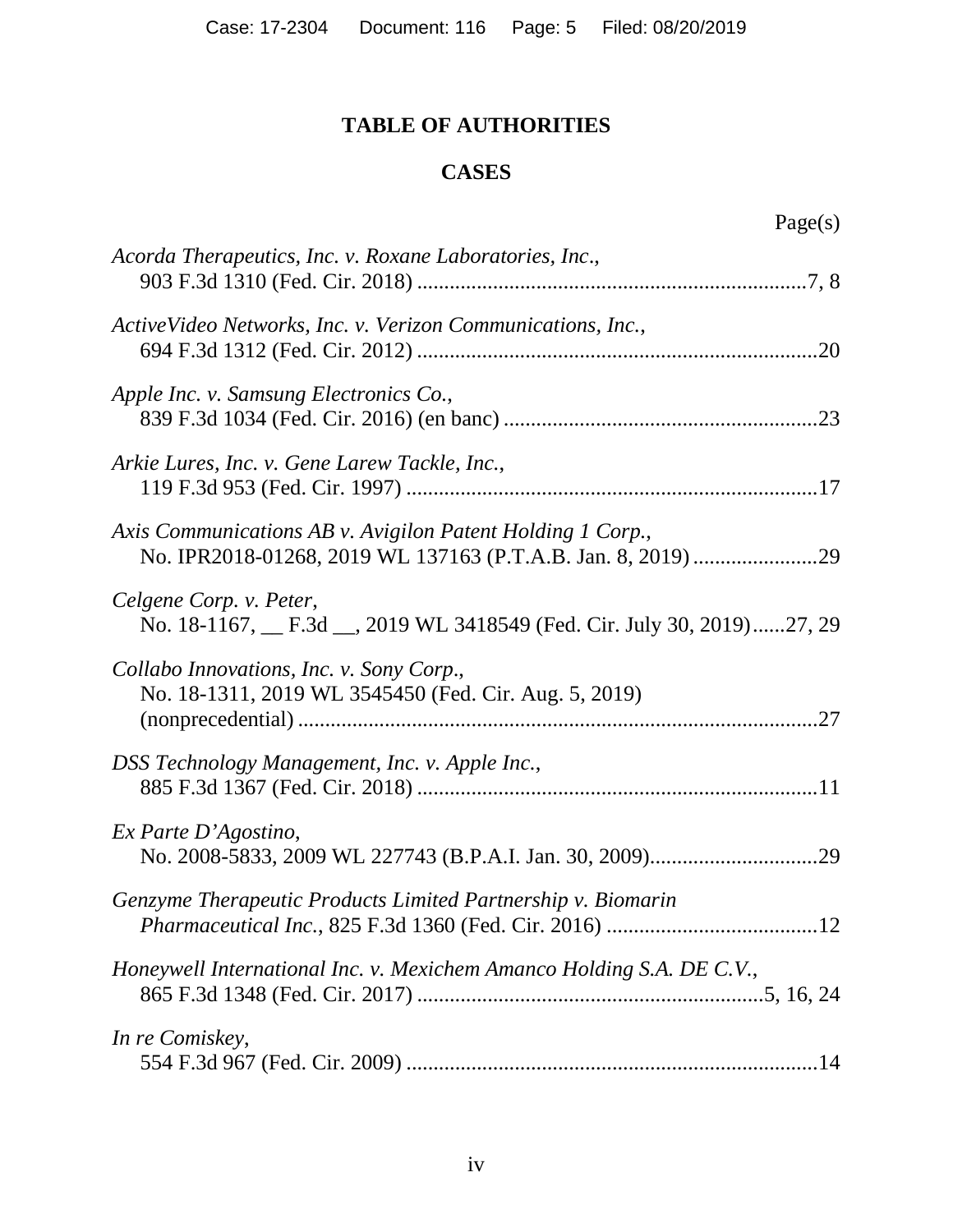| In re Cyclobenzaprine Hydrochloride Extended-Release Capsule     |  |
|------------------------------------------------------------------|--|
| In $re$ DBC,                                                     |  |
| In re Depomed, Inc.,                                             |  |
| In re Deuel,                                                     |  |
| In re Magnum Oil Tools International, Ltd.,                      |  |
| In re NTP, Inc.,                                                 |  |
| Institut Pasteur & Universite Pierre et Marie Curie v. Focarino, |  |
| Intelligent Bio-Systems, Inc. v. Illumina Cambridge Ltd.,        |  |
| J.E.M. Ag Supply, Inc. v. Pioneer Hi-Bred International, Inc.,   |  |
| Jensen v. Brown,                                                 |  |
| Johnson v. Robison,                                              |  |
| Los Angeles Biomedical Research Institute at Harbor-UCLA Medical |  |
| Mathews v. Diaz,                                                 |  |
| Medichem, S.A. v. Rolabo, S.L.,                                  |  |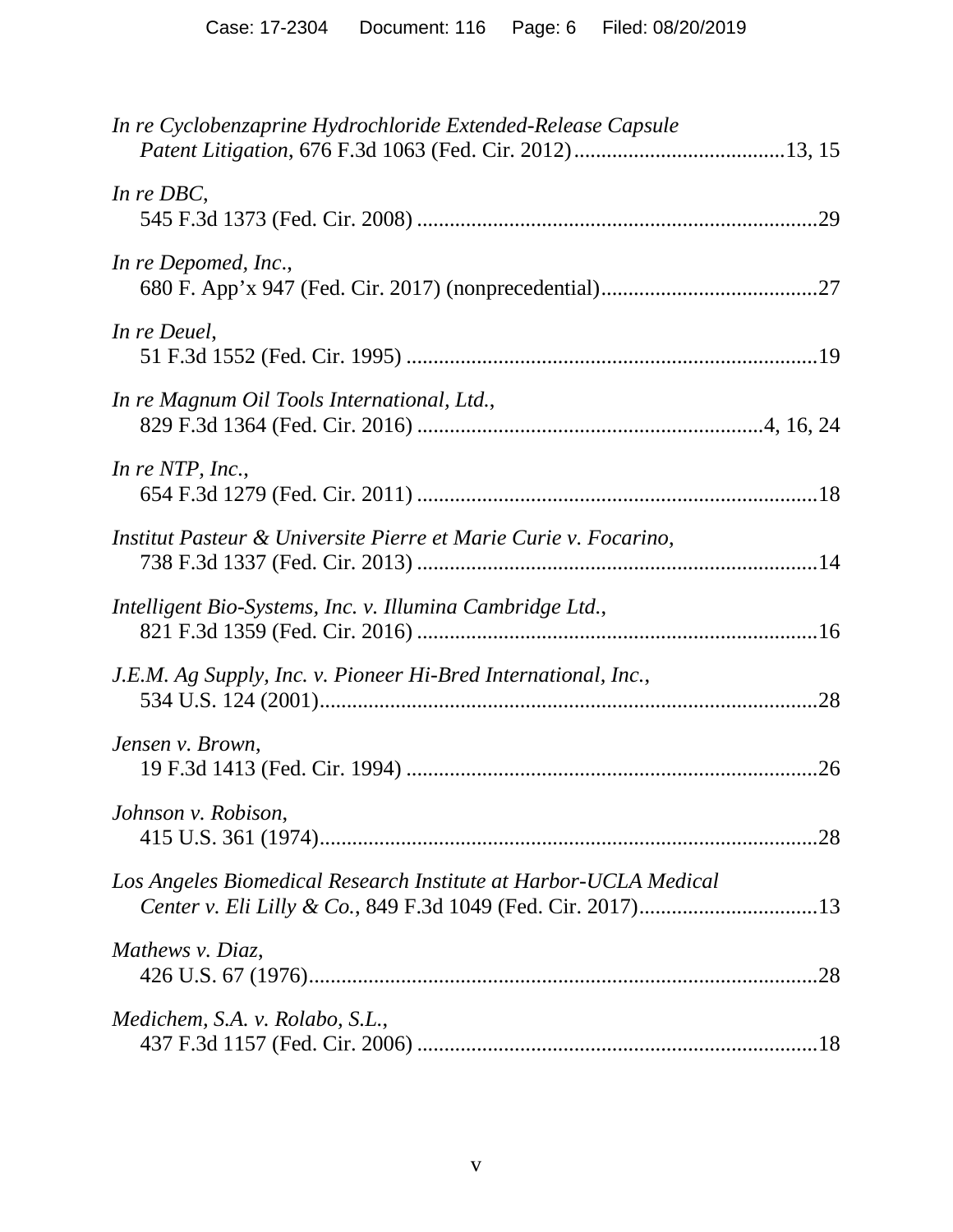| Motor Vehicle Manufacturers Association of the United States, Inc. v.<br>State Farm Mutual Automobile Insurance Co., 463 U.S. 29 (1983)11 |
|-------------------------------------------------------------------------------------------------------------------------------------------|
| Nebraska v. Environmental Protection Agency,                                                                                              |
| Oil States Energy Services LLC v. Greene's Energy Group, LLC,                                                                             |
| Polaris Industries, Inc. v. Arctic Cat, Inc.,                                                                                             |
| Rembrandt Wireless Technologies, LP v. Samsung Electronics Co.,                                                                           |
| Sanofi-Synthelabo v. Apotex, Inc.,                                                                                                        |
| Securities & Exchange Commission v. Chenery Corp.,                                                                                        |
| Shire LLC v. Amneal Pharmaceuticals, LLC,                                                                                                 |
| Trading Technologies International, Inc. v. IBG LLC,                                                                                      |
| Tyco Healthcare Group LP v. Mutual Pharmaceutical Co.,                                                                                    |
| Versata Development Group, Inc. v. SAP America, Inc.,                                                                                     |
| VirnetX Inc. v. Apple, Inc.,                                                                                                              |
| Winner International Royalty Corp. v. Wang,                                                                                               |
| Yamanouchi Pharmaceutical Co. v. Danbury Pharmacal, Inc.,                                                                                 |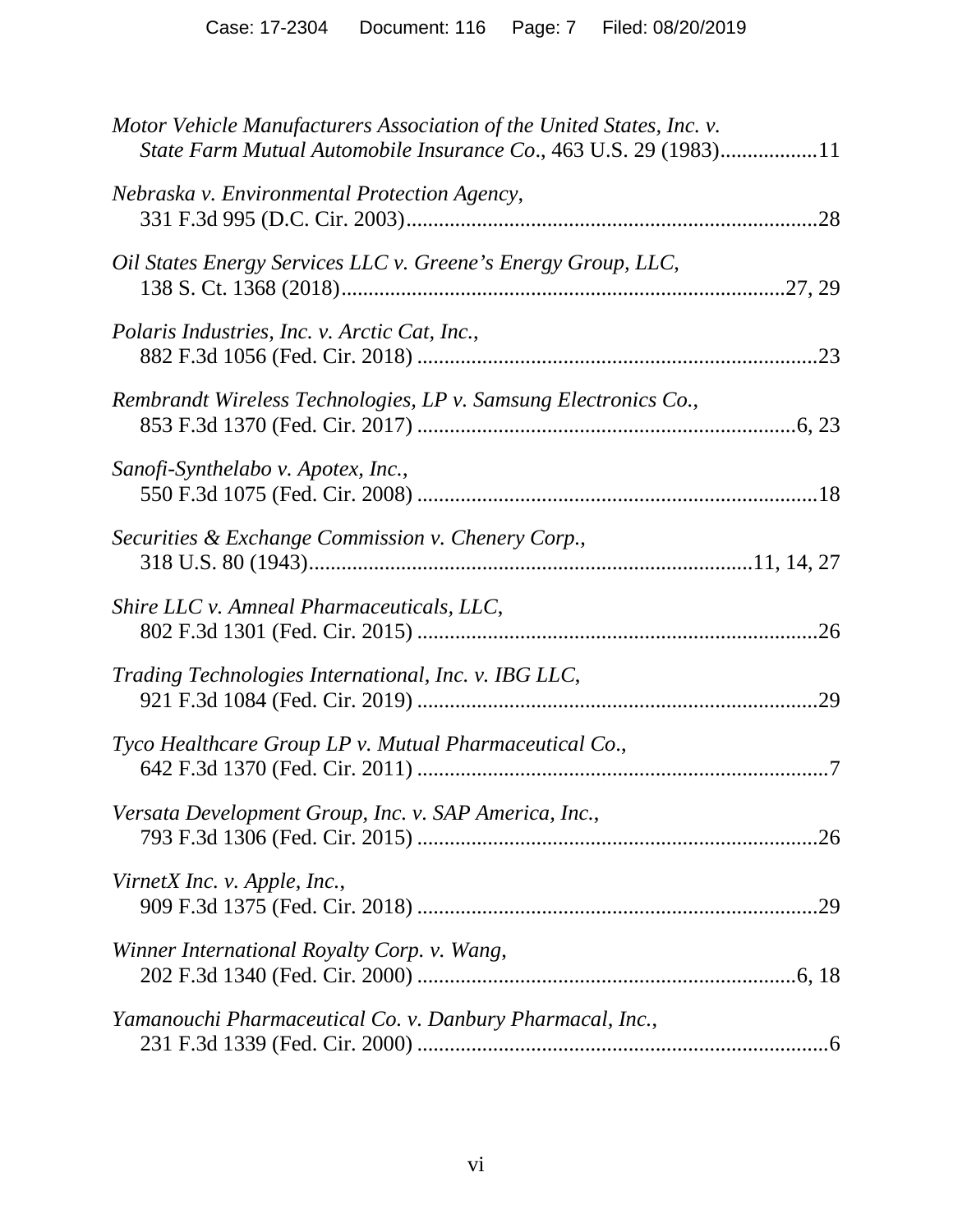| Zoltek Corp. v. United States, |  |
|--------------------------------|--|
|                                |  |

## **STATUTES**

|--|--|--|--|--|

## **OTHER AUTHORITIES**

| Brief for Appellant Polaris Industries, Inc., <i>Polaris Industries, Inc. v. Arctic</i> |  |
|-----------------------------------------------------------------------------------------|--|
| Cat, Inc., No. 2016-1807, 2016 WL 7046274 (Fed. Cir. Nov. 30, 2016) 23-24               |  |

| Reply Brief for Appellant Trading Technologies International, Inc., |  |
|---------------------------------------------------------------------|--|
| <i>Trading Technologies International, Inc. v. IBG LLC, No.</i>     |  |
|                                                                     |  |
|                                                                     |  |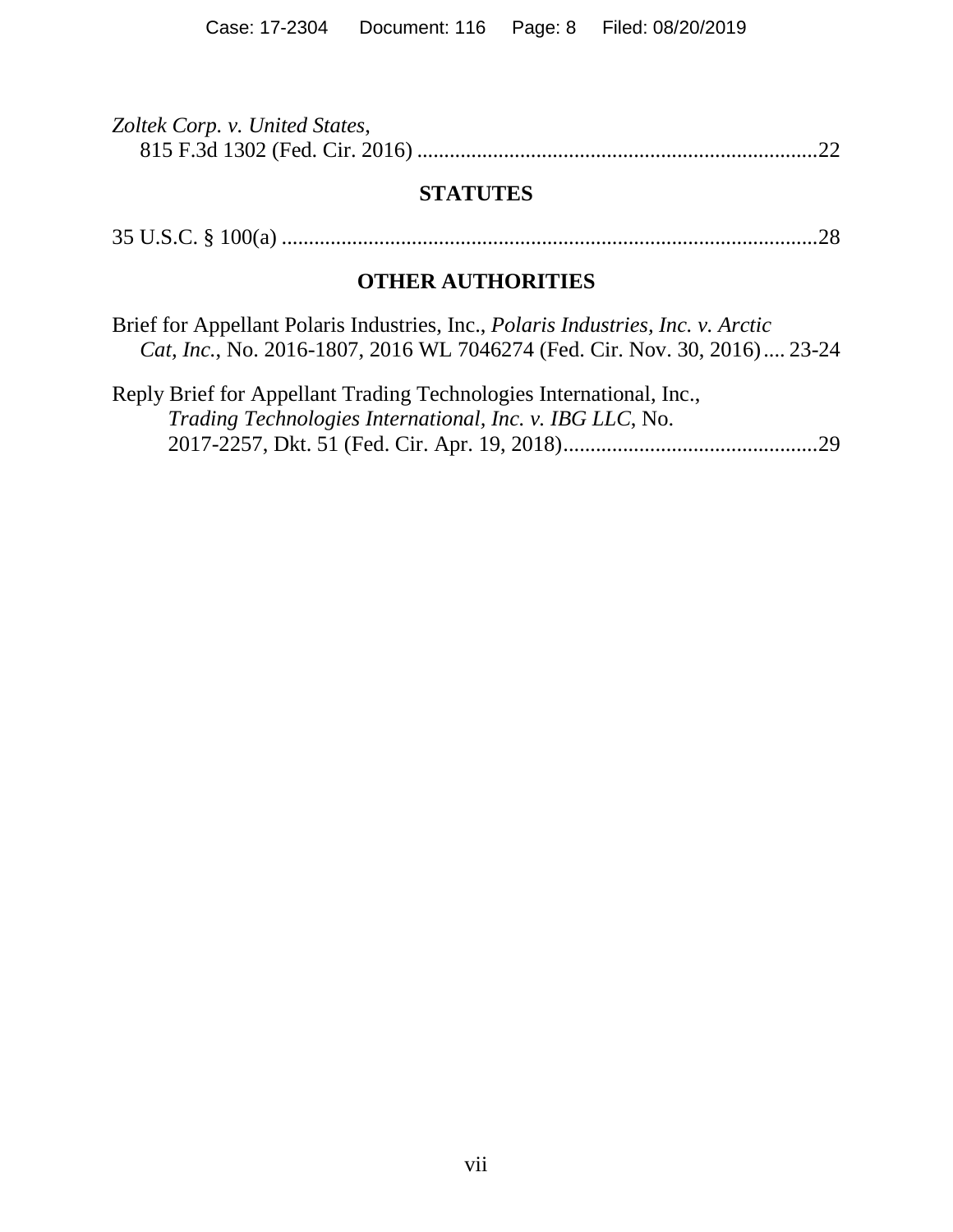#### **INTRODUCTION**

The government strives to transform this appeal into a series of individual factual disputes, but these arguments should not distract from the legal errors at the heart of the Board's decisions. The Board's obviousness theories all depend on selectively combining (1) the 40 mg dose administered subcutaneously on a weekly basis in the DE007 study with (2) the 0.5 mg/kg dose administered intravenously with a minimum of two weeks between doses in the DE003 study. The government does not dispute, however, that *every single patient receiving the 0.5 mg/kg dose in the DE003 study was up-dosed or withdrawn from the study by week 12.* The government's entire case thus depends on the proposition that a skilled artisan seeking a long-term treatment for a chronic, progressive disease like rheumatoid arthritis would have not only followed this abandoned path over more promising alternatives but taken a further leap into the unknown by combining it with subcutaneous administration of fixed doses.

This Court should reject the mix of hindsight and other legal errors that led the Board to accept such a tenuous theory. The Board improperly faulted AbbVie for failing to prove that *every* patient receiving a 0.5 mg/kg dose in the DE003 study was up-dosed for lack of efficacy, without acknowledging the profound problem that up-dosing posed for Petitioners' ability to carry their burden of proof. The government tries to downplay the issue, but there is a fundamental difference

1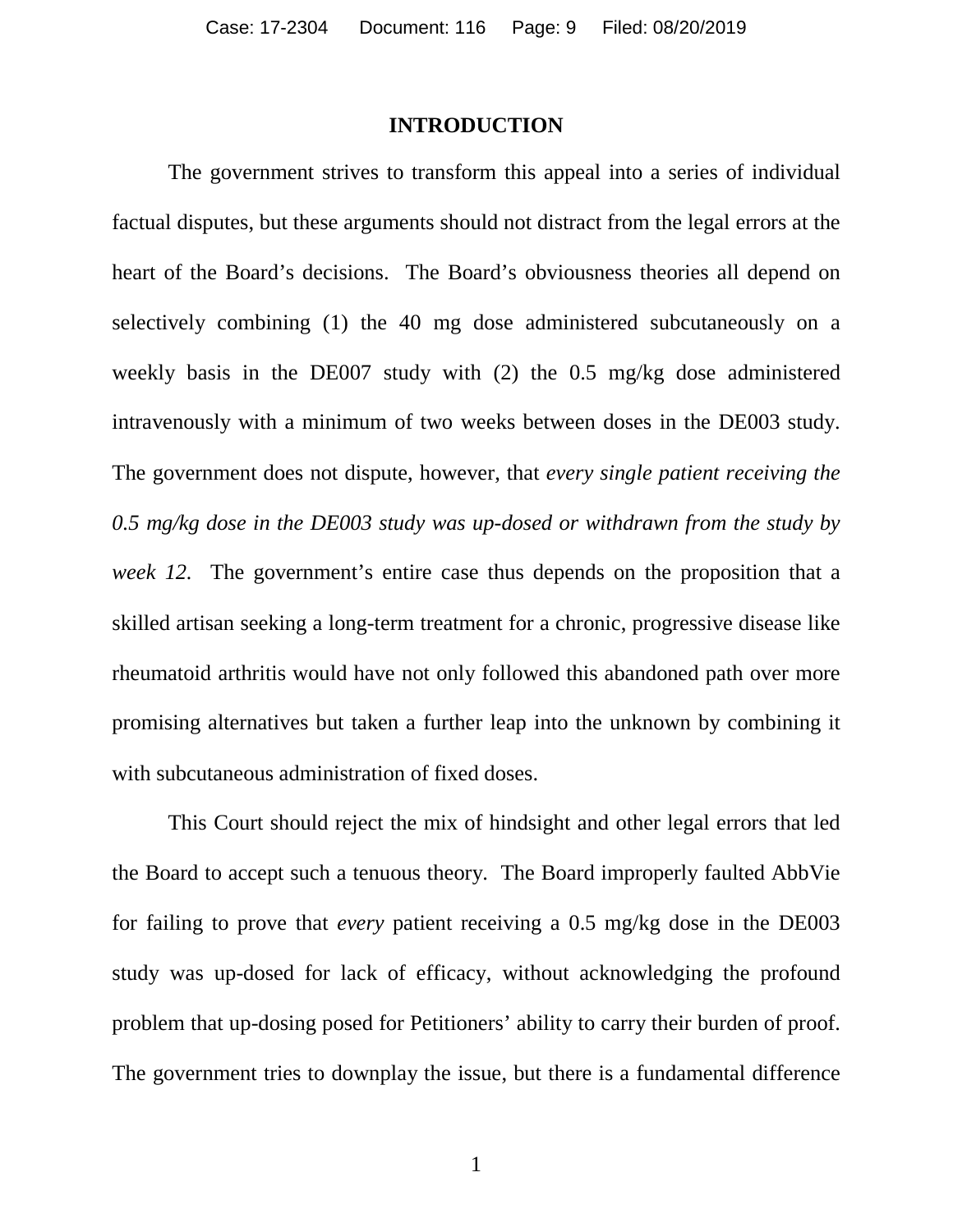between occasional up-dosing of specific patients and the pervasive up-dosing of patients receiving an every-other-week 0.5 mg/kg dose. Nor is it a response to say that some patients may have briefly benefitted before up-dosing. RA is a chronic, progressive disease, and in selecting a fixed dose to provide long-term treatment to a broad patient population, there would have been little incentive to rely on priorart approaches that resulted in so much up-dosing. Indeed, some claims expressly require at least 24 weeks of treatment—well past the point at which the prior art contained *no information at all* regarding patients receiving the 0.5 mg/kg dose in the DE003 study.

The Board's errors on up-dosing were exacerbated by other flaws in its analysis. Working backwards from AbbVie's invention, the Board engaged in a fragmented inquiry that looked at individual aspects of AbbVie's claims without grappling with the cumulative uncertainty created by selecting low, fixed doses administered subcutaneously on a less frequent schedule. The government's brief invites this Court to repeat this error. It cites individual disclosures in the prior art, but repeatedly relies on statements made in the context of doses that were higher or administered more frequently—or question-begging statements about the incentive to select a "low" dose—while neglecting the cumulative uncertainty that would have been associated with the dosing regimen claimed.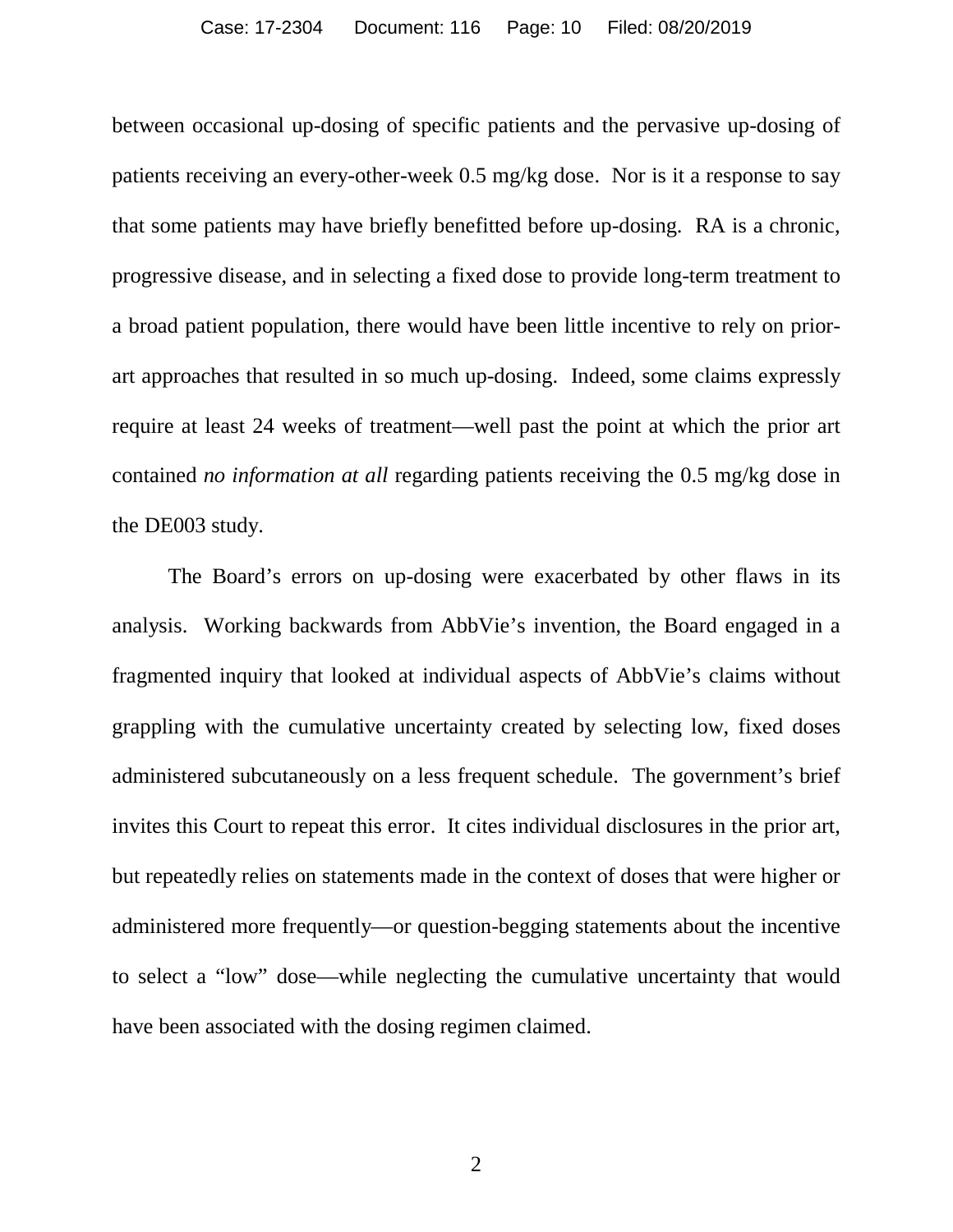The combination of elements that AbbVie's inventors brought together pushed beyond the boundaries of merely mixing known elements with predictable results. The risk they took yielded the original dosing regimen for the world's best-selling drug and the first treatment method involving subcutaneous administration of a monoclonal antibody ever approved by the FDA. The Board's decisions declaring this breakthrough obvious should be reversed or vacated.

#### **ARGUMENT**

## **I. THE GOVERNMENT'S DISCUSSION OF UP-DOSING HIGHLIGHTS THE BOARD'S LEGAL ERRORS**

## **A. The Government Fails To Rehabilitate The Board's Flawed Up-Dosing Analysis**

The Board's flawed discussion of the up-dosing in the prior art cascaded throughout its opinion and exemplified its hindsight-driven analysis and improper use of uncertainty against AbbVie. The government's attempts to rehabilitate the Board's analysis only make the problem worse.

All grounds asserted below relied on the interval between doses in the DE003 study to argue that it would have been obvious to subcutaneously administer 40 mg of D2E7 every other week. It is undisputed, however, that every patient receiving 0.5 mg/kg of D2E7 intravenously with two weeks between doses in the DE003 study was *up-dosed or withdrawn* by the twelfth week of treatment. *See* AbbVie Br. 38-40. That left no one in the DE003 study receiving an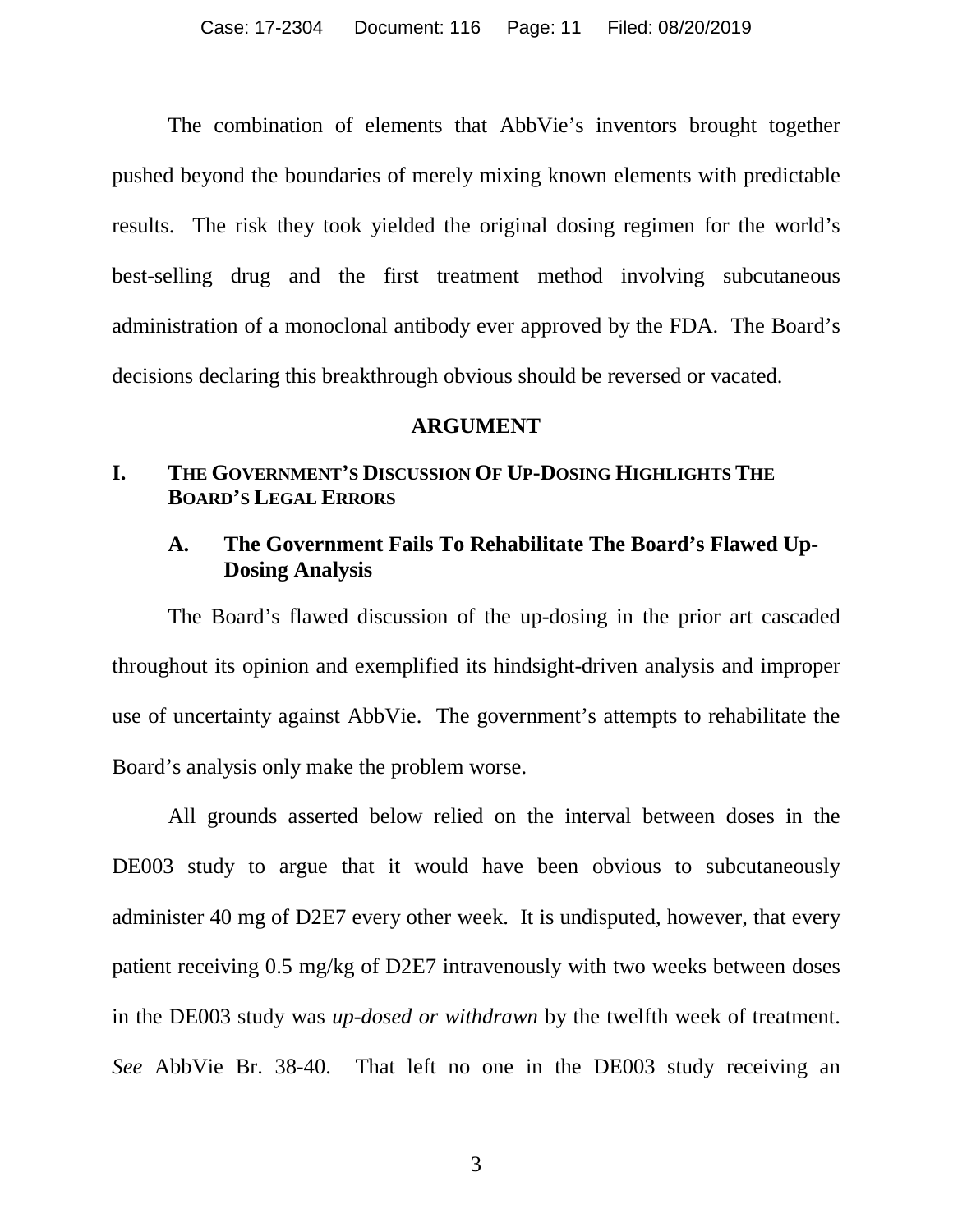intravenous dose lower than 1 mg/kg, which equates to an 80 mg intravenous dose for an 80 kg patient.

Numerous statements connected the up-dosing reported in the prior art to low efficacy. Kempeni reported that "patients who did not respond well after 0.5 or 1 mg/kg received higher doses of up to a maximum of 3 mg/kg." Appx2704. Rau disclosed that 58% of patients receiving 0.5 mg/kg never achieved an ACR20 response "at any point in time." Appx28087. Rau noted that the erythrocyte sedimentation rate "[i]n the 0.5 mg group" was "worsening again already after one week." *Id.* Rau also singled out "all doses  $> 1$  (3) mg/kg body weight"—*i.e.*, *higher* doses starting at *double* the 0.5 mg/kg dose—when noting a "significant and long-lasting reduction of disease activity" that included a "*moderate*" response in 80% of patients. Appx28085 (emphasis added).

Petitioners bore the burden to overcome this powerful evidence against motivation to combine and reasonable expectation of success. *See In re Magnum Oil Tools Int'l, Ltd.*, 829 F.3d 1364, 1375-1376 (Fed. Cir. 2016) ("the burden of persuasion is on the petitioner ... and that burden never shifts to the patentee," "especially ... where the only issues are ... whether there would have been a motivation to combine the prior art, and whether that combination would [have] render[ed] the patented claims obvious"); *see also infra* pp. 22-26. Yet the Board did not hold Petitioners to their burden. It instead speculated that "patients who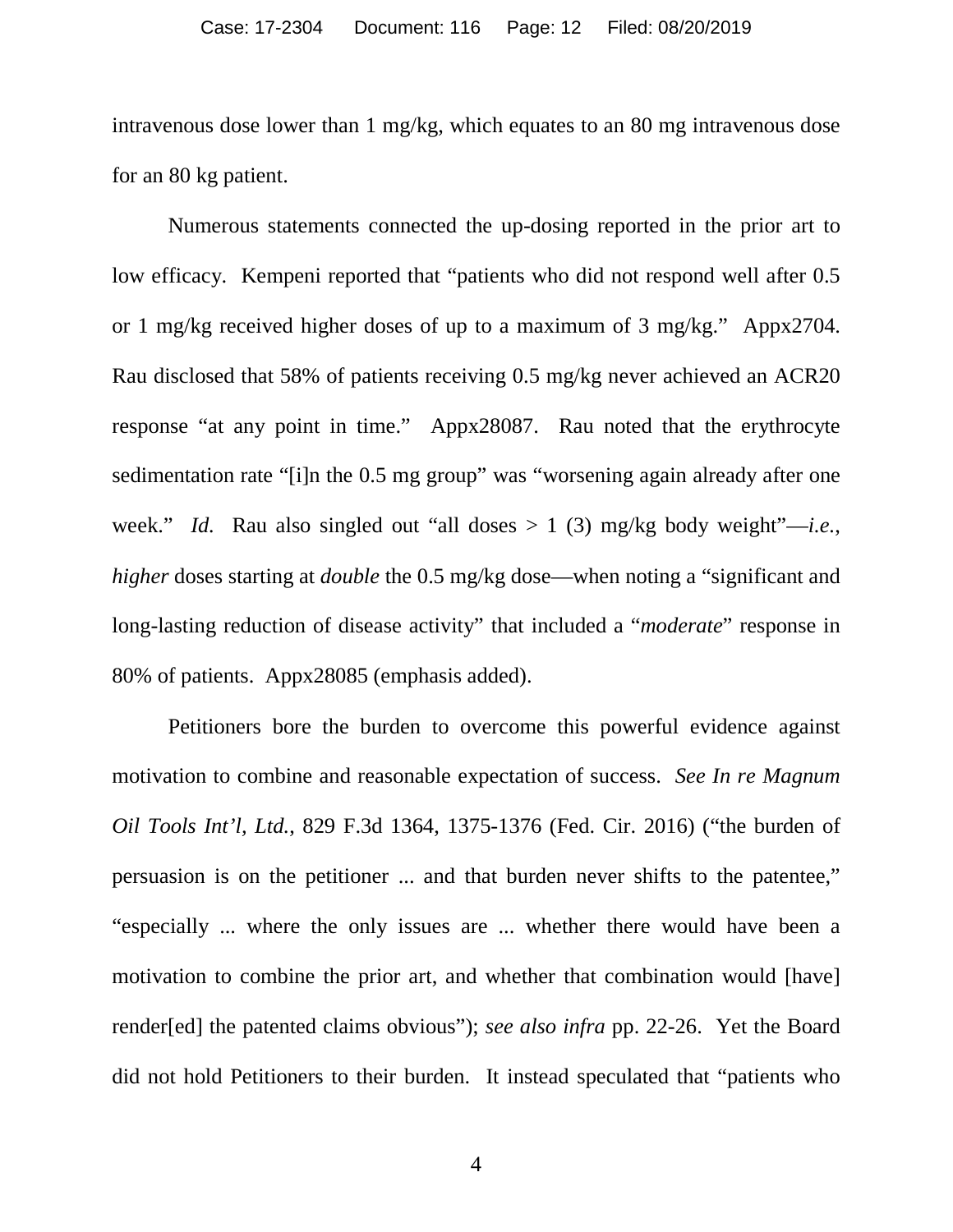achieved a moderate response *may* have been up-dosed, which would not mean that the lower dose was ineffective." Appx167 (emphasis added). Indeed, it explicitly—and incorrectly—placed the burden on AbbVie, stating that "Patent Owner's assertion that *all* patients receiving a 0.5 mg/kg dose in Rau 2000 were up-dosed *because such a dose was ineffective* is not supported by any affirmative statement in Rau 2000 to that effect." *Id.* (second emphasis added). The Board never acknowledged that even if every single patient was not up-dosed due to ineffectiveness, the up-dosing of some or most patients due to ineffectiveness was highly relevant. Nor did the Board require Petitioners to overcome this substantial uncertainty by demonstrating that the up-dosing was unrelated to effectiveness. *See Honeywell Int'l Inc. v. Mexichem Amanco Holding S.A. DE C.V.*, 865 F.3d 1348, 1356 (Fed. Cir. 2017) ("Unpredictability of results equates more with nonobviousness rather than obviousness.").

The government's responses are unavailing. *First*, the government caricatures (at 30) AbbVie's position as requiring "that physicians seek to eliminate all disease activity, rather than develop a treatment regimen that balances efficacy, safety, convenience, and cost." Not so. A skilled artisan would have accounted for rheumatoid arthritis being a chronic, progressive condition. AbbVie Br. 34. In that context, a skilled artisan would not have looked for a treatment that provided most patients with, at most, limited benefit for only a short period or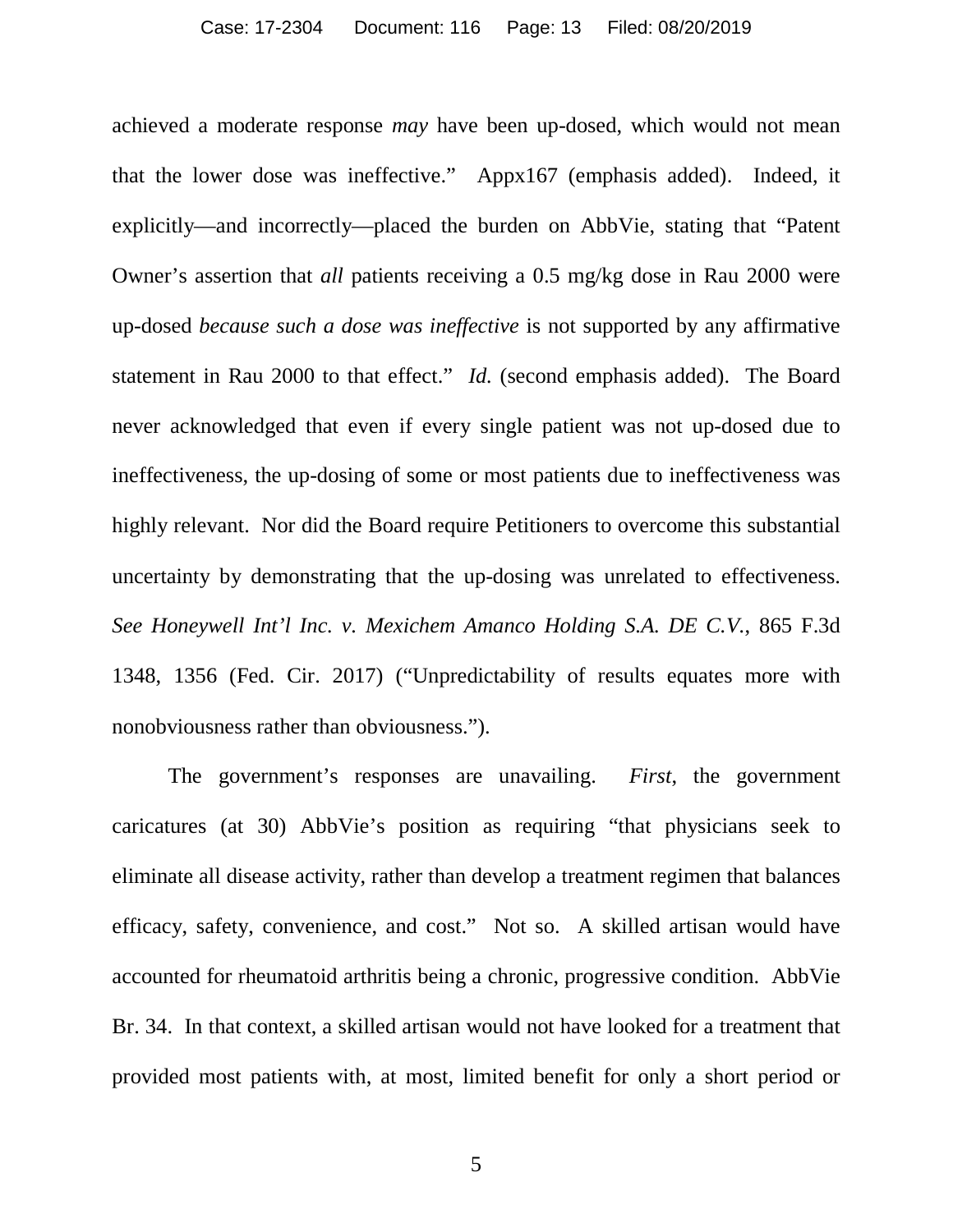#### Case: 17-2304 Document: 116 Page: 14 Filed: 08/20/2019

marginal gains over no treatment at all. Appx6283-6285; Appx6300; Appx6308- 6309; Appx6388-6389; *see also Yamanouchi Pharm. Co. v. Danbury Pharmacal, Inc.*, 231 F.3d 1339, 1345 (Fed. Cir. 2000) (motivation was to find "a compound that had high activity, few side effects, and lacked toxicity," not one with "baseline" activity); *see also Rembrandt Wireless Techs., LP v. Samsung Elecs. Co.*, 853 F.3d 1370, 1379-1380 (Fed. Cir. 2017) (no motivation to replace one computer protocol with another that was at best equivalent and perhaps inferior); *supra* pp. 1-2; AbbVie Br. 33-34, 40-44.

There were evident drawbacks to pursuing the combination of (1) a dose/dosing interval similar to the regimen that led every patient to be up-dosed or withdrawn in the DE003 study, and (2) the added uncertainty of subcutaneous, fixed doses and treatment for at least 24 weeks. The Board committed legal error when it failed to consider these drawbacks and weigh them against any potential benefit or set of benefits—such as increased efficacy without concomitant increase in risk—as *Yamanouchi*, *Rembrandt*, and other cases require. *See, e.g.*, *Winner Int'l Royalty Corp. v. Wang*, 202 F.3d 1340, 1349 & n.8 (Fed. Cir. 2000). And although the Board's claim construction did not require a significant reduction in the signs and symptoms of RA, and claims construed to require greater efficacy would present an even stronger case of nonobviousness, the government's suggestion that a person of ordinary skill would pursue the lowest dose because it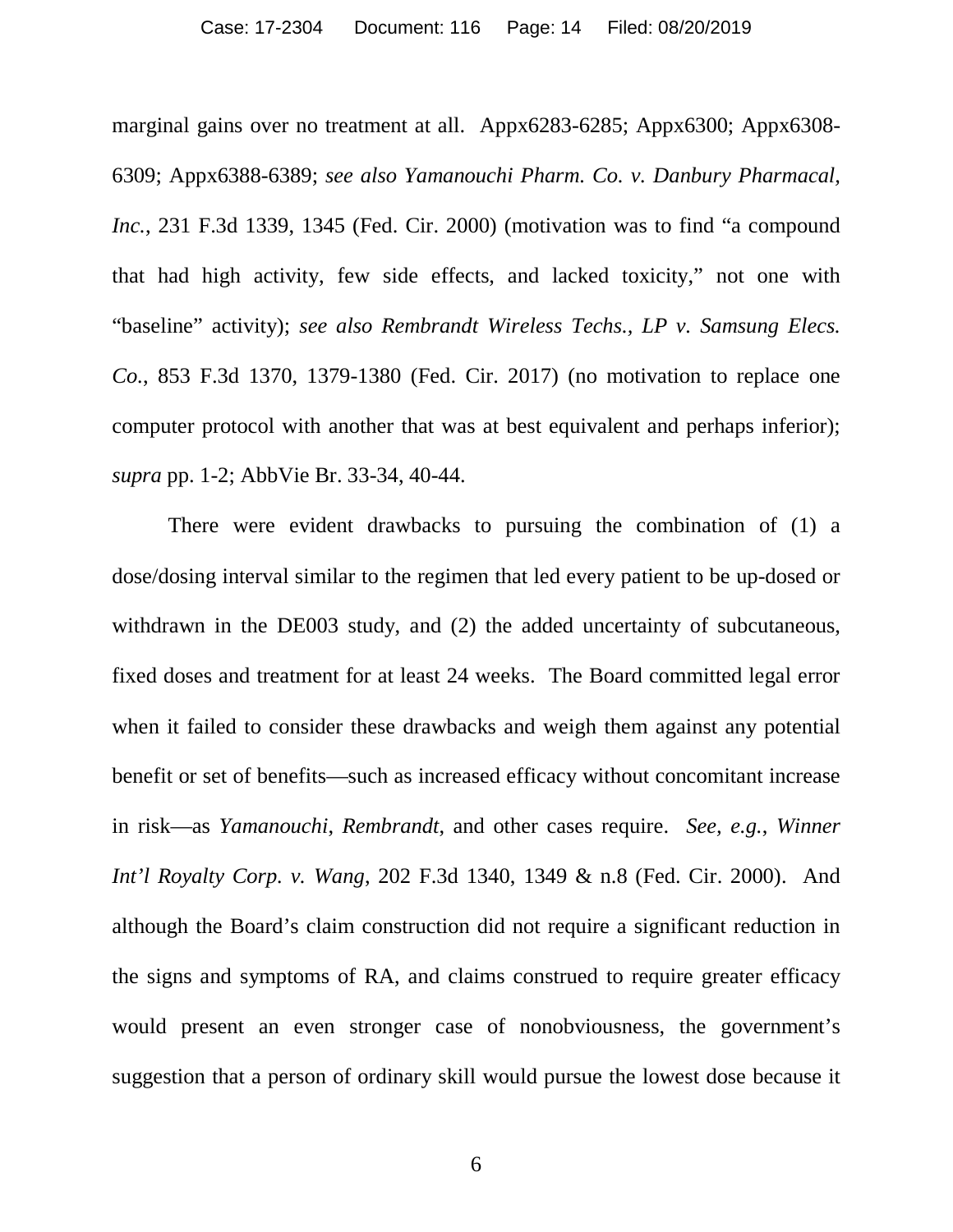is merely "better than placebo" (at 34-35) is flawed even under the Board's  $construction<sup>1</sup>$  $construction<sup>1</sup>$  $construction<sup>1</sup>$ 

The government's argument that a skilled artisan would always seek the lowest dose displaying any efficacy is misguided. The portions of Coherus's expert report the government relies upon (at 35 (citing Appx2740 ¶44, Appx2743 ¶69)) contain no support, and do not purport to describe patients suffering the effects of RA. And contrary to the government's suggestion (at 35), this Court did not enshrine the pursuit of the lowest dose as a matter of law in *Tyco Healthcare Group LP v. Mutual Pharmaceutical Co.*, 642 F.3d 1370 (Fed. Cir. 2011). The statement there was based on a case-specific concession. *Id*. at 1371. Moreover, the claimed dose that was deemed obvious in *Tyco* fell within the range disclosed by a standard reference manual. *Id*. at 1371-1372. In fact, it was *higher* than a dose used in two prior art studies and "sold abroad for more than a decade." *Id*. at 1374. *Acorda Therapeutics, Inc. v. Roxane Laboratories, Inc.*, 903 F.3d 1310 (Fed. Cir. 2018), is likewise distinguishable because there was no evidence that lower doses "would *not* be effective" and "the art [] reduced the set of plausible doses because it suggested that higher doses [] were more likely to cause adverse

<span id="page-14-0"></span><sup>&</sup>lt;sup>1</sup> Although AbbVie has not challenged the Board's claim construction on appeal, the Board's claim construction was nonetheless relevant to its opinion. The Board stressed that "the claims do not require a particular level of efficacy" (Appx144) and therefore did not speak to the patentability of claims that do.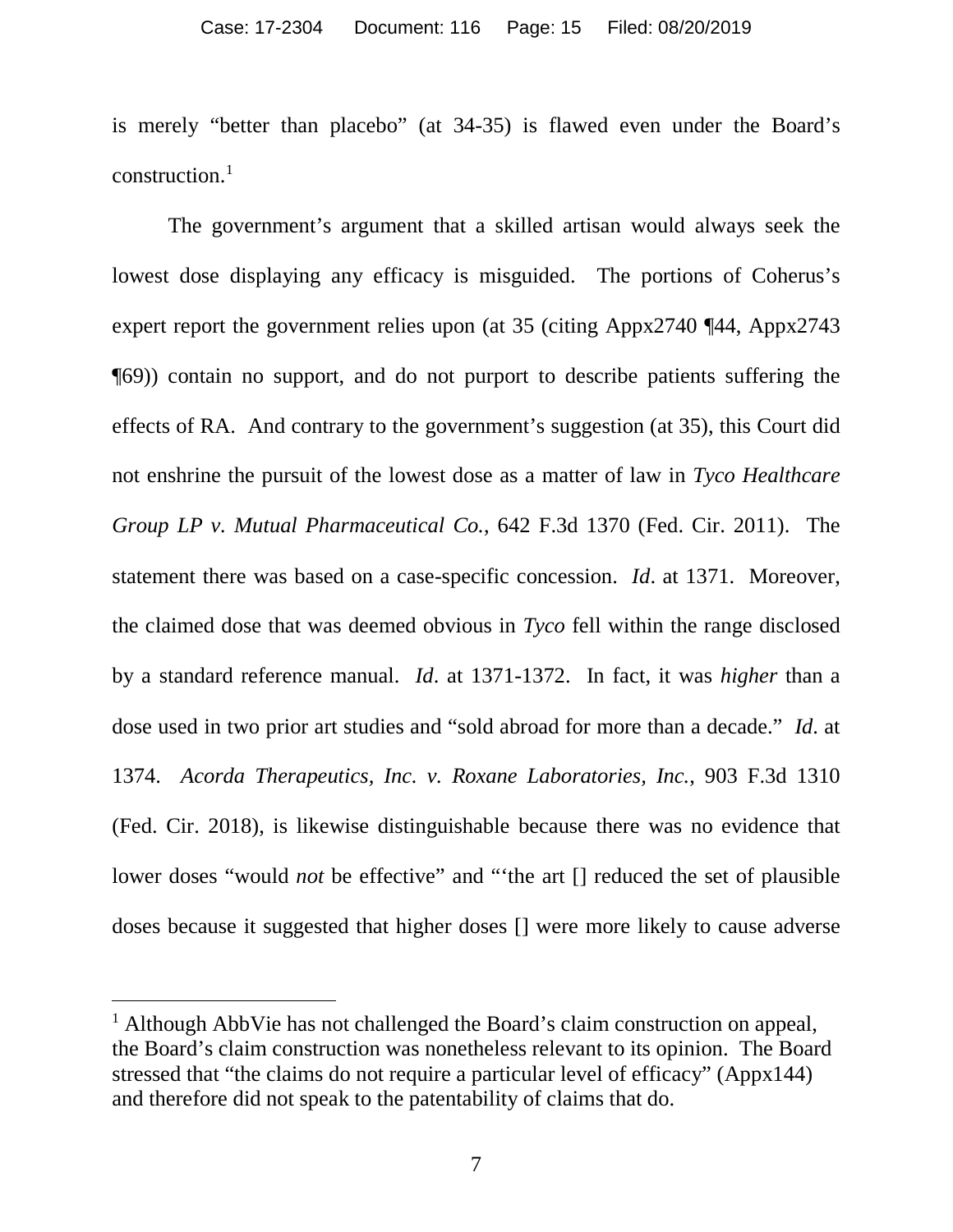events.'" 903 F.3d at 1330 (quoting trial court findings). Here, the art reported pervasive up-dosing, and there were no findings of significantly increased risk when the higher, more effective doses were administered. *Cf.* Appx28081 ("With the exception of mild and transient injection site reactions, adverse events occurred with the same frequency and distribution in the D2E7 and placebo groups.").

*Second*, the government's argument (at 42) that the "Board acknowledged that up-dosing occurred" is not a response to the fact that the Board shifted the burden to AbbVie to prove that "*all* patients receiving a 0.5 mg/kg dose," Appx167, were up-dosed due to lack of efficacy. Up-dosing was a critical issue, and Petitioners' own experts struggled to explain why it had occurred. *See* Appx31323-31324 (Boehringer expert stating he had "no idea" why up-dosing occurred); Appx6187-6189 (Coherus expert admitting she did not know the criteria for up-dosing). Had the Board not shifted the burden to AbbVie to prove that "*all* patients receiving a 0.5 mg/kg dose" were up-dosed, Petitioners' failure to prove that patients were up-dosed for reasons other than efficacy would have reinforced the cloud of uncertainty that confronted a person of ordinary skill. The burden of proof can powerfully shape the way individual pieces of evidence are viewed, as it did here.

*Third*, the government also misses the mark when it touts (at 31) that the 0.5 mg/kg biweekly dose in the DE003 study "was effective in treating patients."

8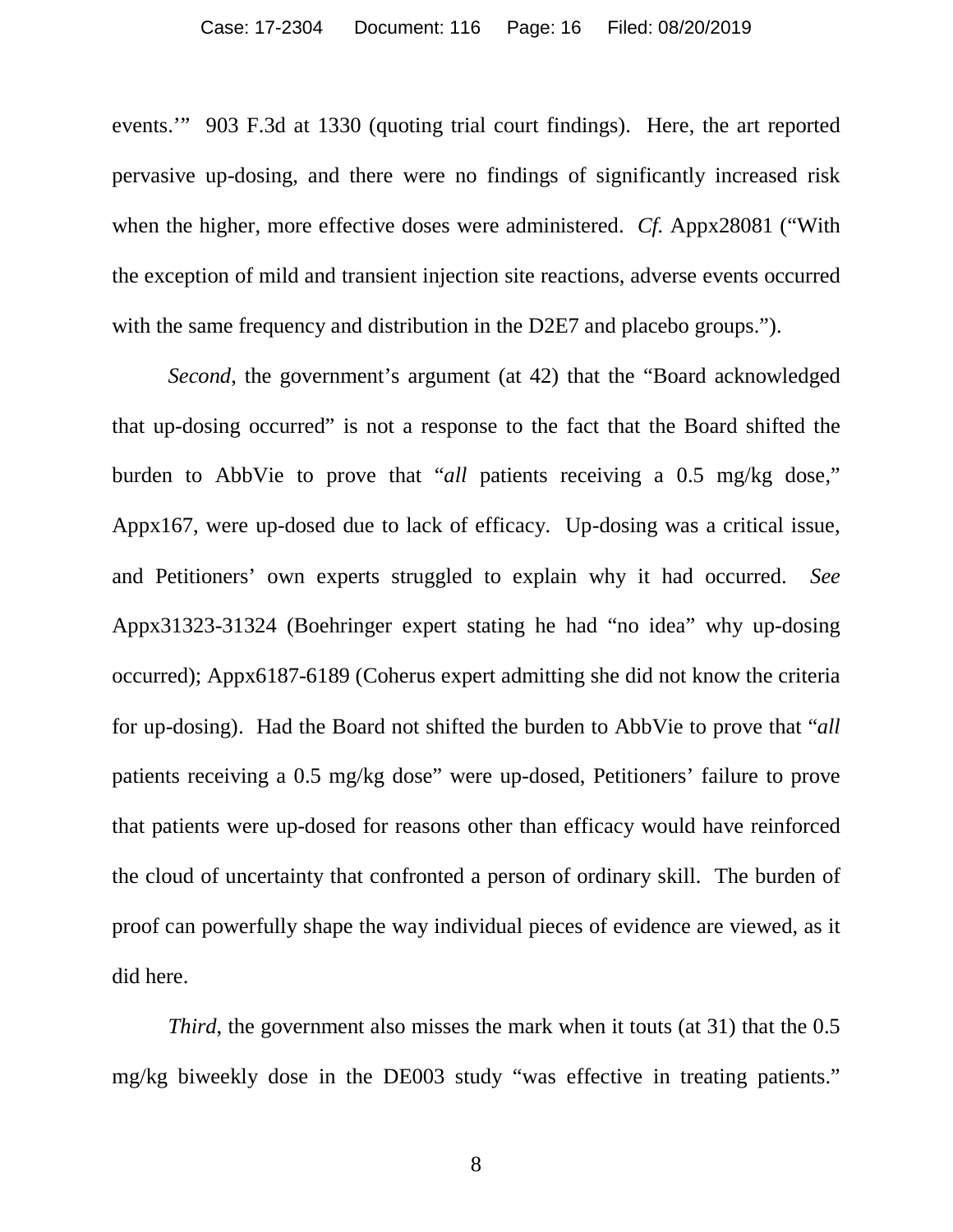Even the Board recognized that the 0.5 mg/kg dose was "not the most effective dose." Appx31. The Board also never found, contrary to the government's assertion (at 31), that up-dosing represented "at most, an alternative dosing schedule"—rather, the alternative referred to resuming dosing if there was a "flare up" after a "good" response had been achieved. Appx27; Appx28080; Appx31639. Rau's statement that 42% of patients on the 0.5 mg/kg dose achieved ACR20 came with the important qualifier "at any point in time," which does not indicate that the effects were sustained. Appx28087. In fact, Rau reported "worsening" in the erythrocyte sedimentation rate (a component of ACR) "already after one week." *Id.* Nor can any conclusions about sustained efficacy be inferred from Rau's Figures 4 and  $5<sup>2</sup>$  $5<sup>2</sup>$  $5<sup>2</sup>$ . Those figures do not indicate how many patients continued to receive the 0.5 mg/kg dose at any point in time and, due to up-dosing, any apparent progress in the *average* values reported could have simply reflected the rate at which the poorest responders were being shifted off the dose. Appx31655-31657. In addition, because the patients on placebo were transitioned to treatment at week six of the DE003 study, the results shown in weeks 6-12 reflected patients receiving their first few treatments. Appx31639. And, of course, there was no data from the DE003 study on the performance of the 0.5 mg/kg dose

<span id="page-16-0"></span> $2$  The government attempts (at 33) to backfill with a 1998 press release, but the press release did not state how long the lowest dose was given or address the issue of up-dosing. *See* Appx29668; Appx30248-30249.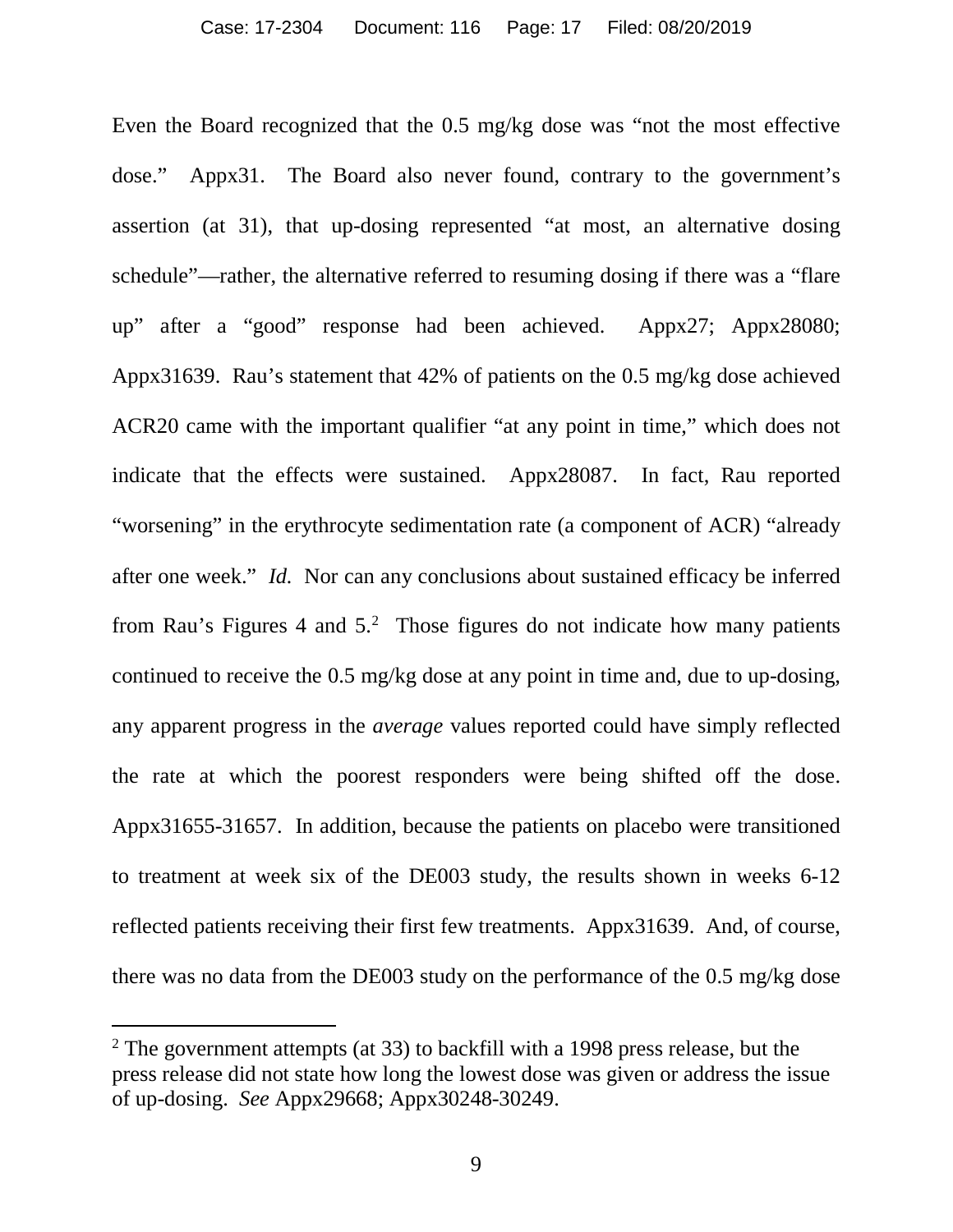after 12 weeks. Indeed, Rau singled out *higher* doses when discussing "longlasting reduction of disease activity." Appx28085. None of this would have motivated a person of ordinary skill looking for a long-term treatment to use a fixed dose of 40 mg administered every other week or provided a reasonable expectation of success in achieving the claimed invention.

*Fourth*, the government argues (at 34-35) that even if an option is not the best, there is sufficient motivation to pursue any option that is "better than placebo." But that begs the question whether modest, short-term results in some patients before an entire cohort is up-dosed would be considered suitable in treating a chronic, progressive condition. Petitioners never proved that it would be, and their experts' testimony indicated it would not. Appx6283-6285; Appx6300; Appx6308-6309; Appx6388-6389.

#### **B. The Board's Reliance On Weisman Cannot Save Its Decision**

Unable to defend the prior-art combinations that were the subject of the petitions and the Board's institution decisions, the government (at 31, 32 n.15, 39) cites the Weisman reference. The government argues (at 32 n.15) that the Board's use of Weisman was permissible because it "used Weisman to respond to AbbVie's arguments and AbbVie had a chance to" respond. But if that is correct,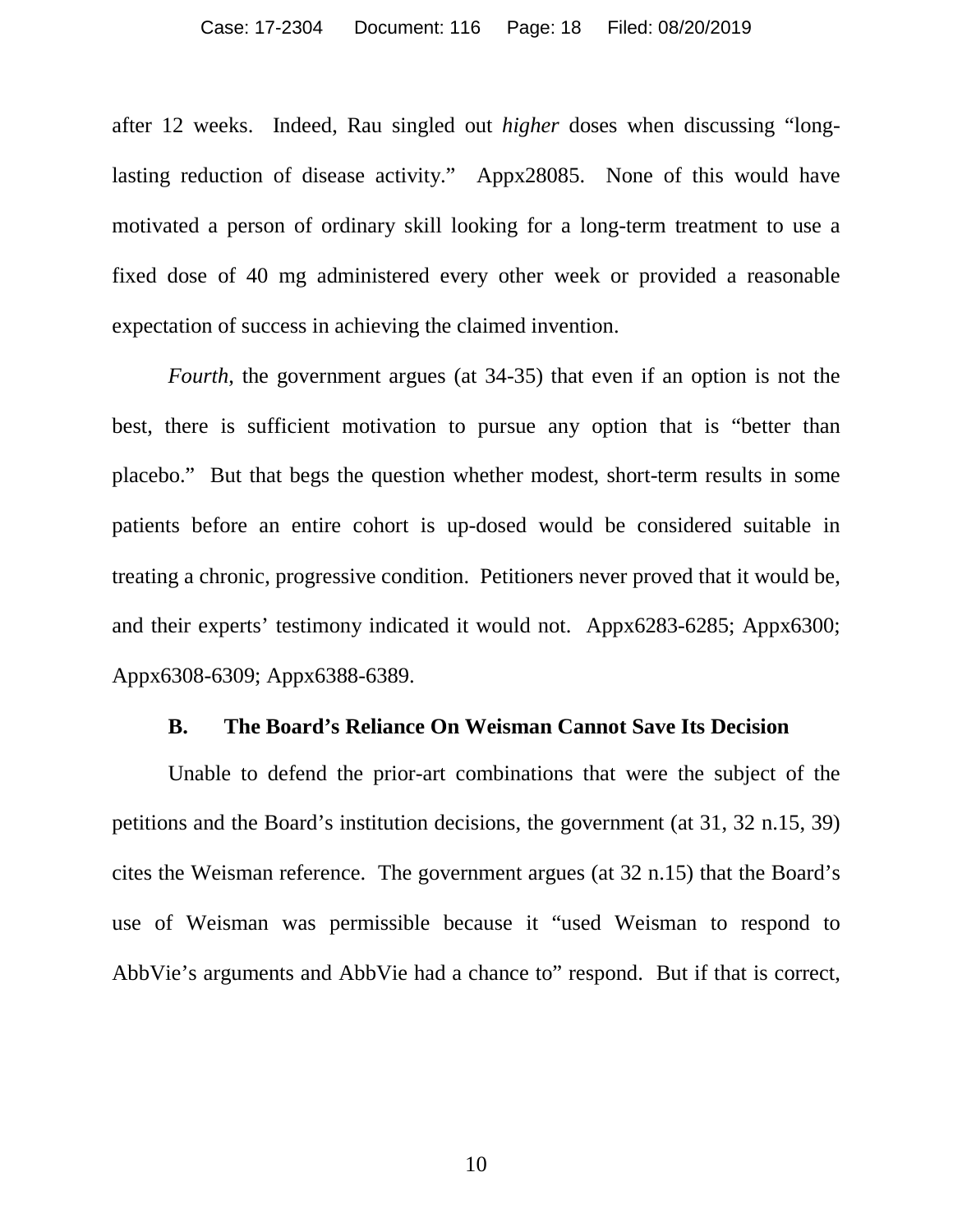then the government cannot rely on Weisman to fill the holes in its prima facie case, as it now attempts.<sup>[3](#page-18-0)</sup>

Regardless, Weisman does not help the government. The government does not dispute that Weisman itself reported significant up-dosing of patients receiving an every-other-week intravenous dose of 0.5 mg/kg of D2E7 in combination with methotrexate. *See* AbbVie Br. 42-43; Appx28106; Appx29403-29404; Appx29678-29681; Appx30328; Appx30359-30360. But in citing Weisman, the Board never addressed this critical fact. AbbVie Br. 42-43; Appx166; Appx45182- 45183. The Board never even acknowledged the up-dosing in Weisman while relying on Weisman to fill the gaps in Rau. *See* Appx166-167. This one-sided discussion of Weisman, which "failed to consider an important aspect of the problem," is itself a legal error. *Motor Vehicle Mfrs. Ass'n of the U.S., Inc. v. State Farm Mut. Auto. Ins. Co*., 463 U.S. 29, 43 (1983).

Moreover, the Board made an indefensible leap of logic even within that incomplete discussion. The Board claimed that a skilled artisan would not have been deterred from pursuing the 0.5 mg/kg dose in Rau 2000 because "a later prior art study, Weisman, tested a biweekly 0.5 mg/kg dose of D2E7 (and even a 0.25

<span id="page-18-0"></span> <sup>3</sup> Weisman cannot provide a basis for affirmance in the Coherus IPRs because the Board did not rely on it. *SEC v. Chenery Corp*., 318 U.S. 80, 87-88 (1943); *see also, e.g.*, *DSS Tech. Mgmt., Inc. v. Apple Inc.*, 885 F.3d 1367, 1377 n.4 (Fed. Cir. 2018) ("Under the *Chenery* doctrine, we decline Apple's invitation to consider evidence that the Board did not cite in its decision.").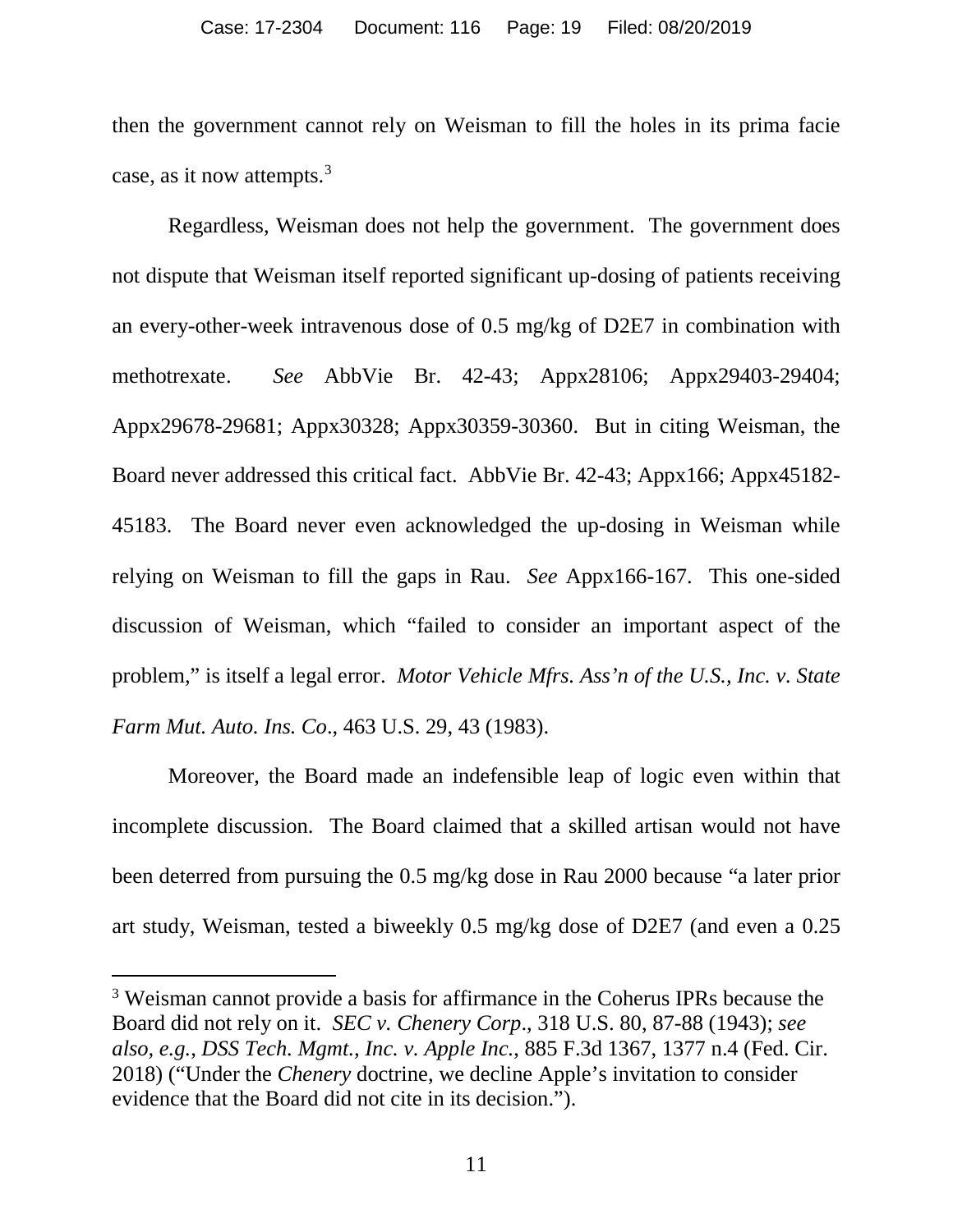mg/kg dose)" and it would have been "counterintuitive to test a dosage that previously had been determined to be ineffective." Appx166. As AbbVie explained in its opening brief, however, "Weisman published *six-month results* only *three months* after Rau 2000." AbbVie Br. 43 n.6 (emphases added); *compare* Appx28103 *and* Appx28106, *with* Appx28082 *and* Appx28085-28090. Because Weisman was already in progress before Rau 2000 was published, it sheds no light on how a skilled artisan would have reacted to the up-dosing reported in Rau 2000. Indeed, Rau 2000 was the first to report that *every* 0.5 mg/kg patient remaining in DE001/DE003 trial after 12 weeks was up-dosed or withdrawn. Weisman does not and cannot address how a skilled artisan would have responded to that crucial inflection point, and it was error for the Board to say otherwise.

This case is thus distinguishable from *Genzyme Therapeutic Products LP v. BioMarin Pharmaceutical Inc.*, 825 F.3d 1360 (Fed. Cir. 2016). There, the disputed references "merely served to describe the state of the art," *id*. at 1369, and the specific manner of their use was anticipated and addressed in advance in the patent owner's response, *id*. at 1367. Boehringer did not cite Weisman in its petition and mentioned it only once in a single sentence in its reply brief. Indeed, Weisman was not even analyzed in the declaration of Boehringer's expert, Dr. Weisman, the study's lead author. Appx44917-44918; Appx39508-39509 (citing Appx28001-28002). AbbVie lacked notice that the Board would use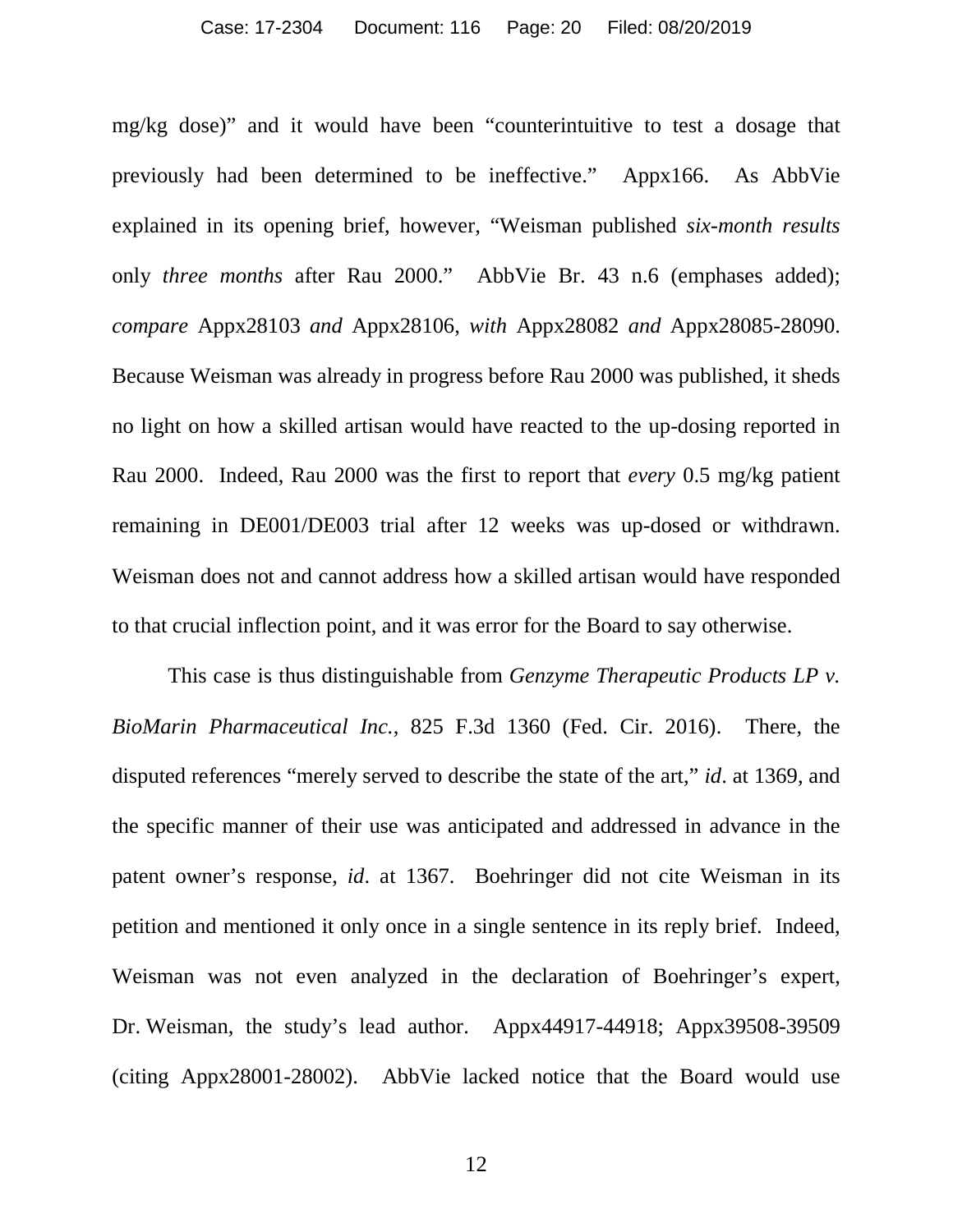Weisman in the unusual manner that it did because its error appeared for the first time in the Board's final written decision. This Court should correct, not indulge, that error.

## **C. The Board's Errors Were Even More Egregious In The Context Of The "At Least 24 Weeks" Limitation**

The up-dosing or withdrawal by week 12 of every patient receiving a 0.5 mg/kg dose in the DE003 study is especially problematic with respect to the Board's treatment of claims 3 and 4 of the '135 patent, which require "administ[ration] for a period of *at least 24 weeks*." Appx266(45:30-46:12) (emphasis added). With no patients left after 12 weeks, a skilled artisan simply had no basis to believe that combining a low fixed dose with longer gaps between doses was sustainable for the "at least 24 weeks" claimed. A reasonable expectation of success must be grounded in sufficient scientific evidence for the expectation to be reasonable. *In re Cyclobenzaprine Hydrochloride Extended-Release Capsule Patent Litig*., 676 F.3d 1063, 1070 (Fed. Cir. 2012). With every patient in the 0.5 mg/kg arm of the DE003 study up-dosed or withdrawn long before 24 weeks, there was no data on which such an expectation could reasonably be based. *Los Angeles Biomedical Research Inst. at Harbor-UCLA Med. Ctr. v. Eli Lilly & Co.*, 849 F.3d 1049, 1065-1066 (Fed. Cir. 2017) (prior art's observation, based on "no data," "cannot serve as an express or implicit teaching").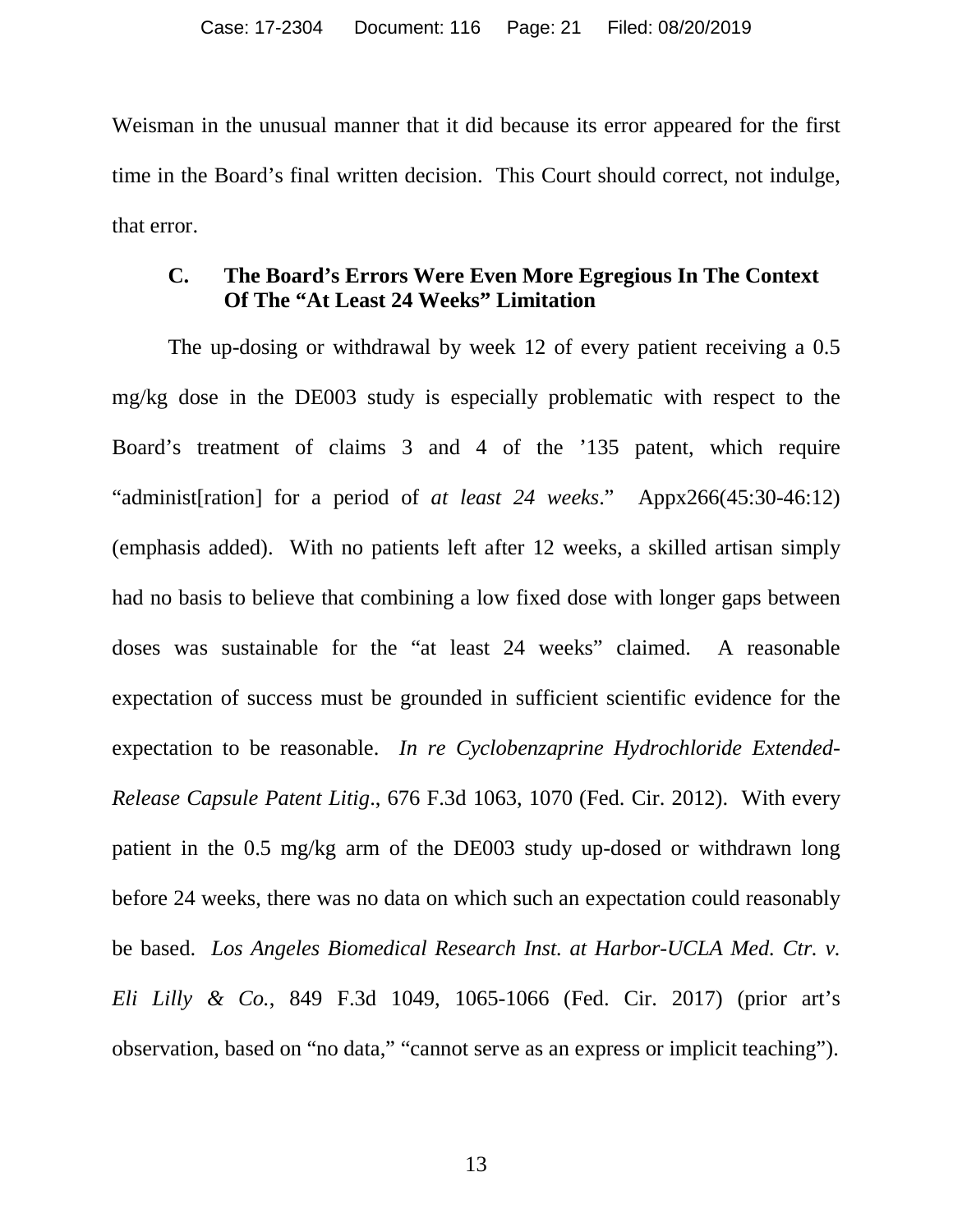The government's limited attempts to defend the Board's rulings on the 24 week limitation are inadequate. The government's assertion that certain publications "disclose treatment of at least 24 weeks" (at 39) fails to acknowledge that no prior art reference in the instituted grounds described the every-other-week treatment *at the low 0.5 mg/kg dose*—which was critical to the Board's obviousness analysis—past week 12, much less continuously for at least 24 weeks.<sup>[4](#page-21-0)</sup> The longer treatment periods cited by the Board were all for higher doses and/or shorter gaps between doses. Contrary to the government's invitation (at 17), the Board could not simply look at *other* doses or treatment schedules and check the box on the "at least 24 weeks" limitation. The question is whether there would have been a reasonable expectation that patients could successfully be treated for at least 24 weeks with the *claimed* invention. *Institut Pasteur & Universite Pierre et Marie Curie v. Focarino*, 738 F.3d 1337, 1344 (Fed. Cir. 2013). The route that the Board relied on to reach every-other-week dosing at the low fixed dose claimed did not contain data to support a reasonable expectation

<span id="page-21-0"></span><sup>&</sup>lt;sup>4</sup> The government also cites Weisman, but it was not one of the references on which the Board instituted review. *See* Government Br. 4; Abbvie Br. 52-53. Further, the Board never relied on Weisman to support that "at least 24 week" limitation. Appx166; Appx214. This Court may not affirm the Board's decision on a factual ground not adopted by the Board. *See Chenery*, 318 U.S. at 88 (1943); *In re Comiskey*, 554 F.3d 967, 974 (Fed. Cir. 2009).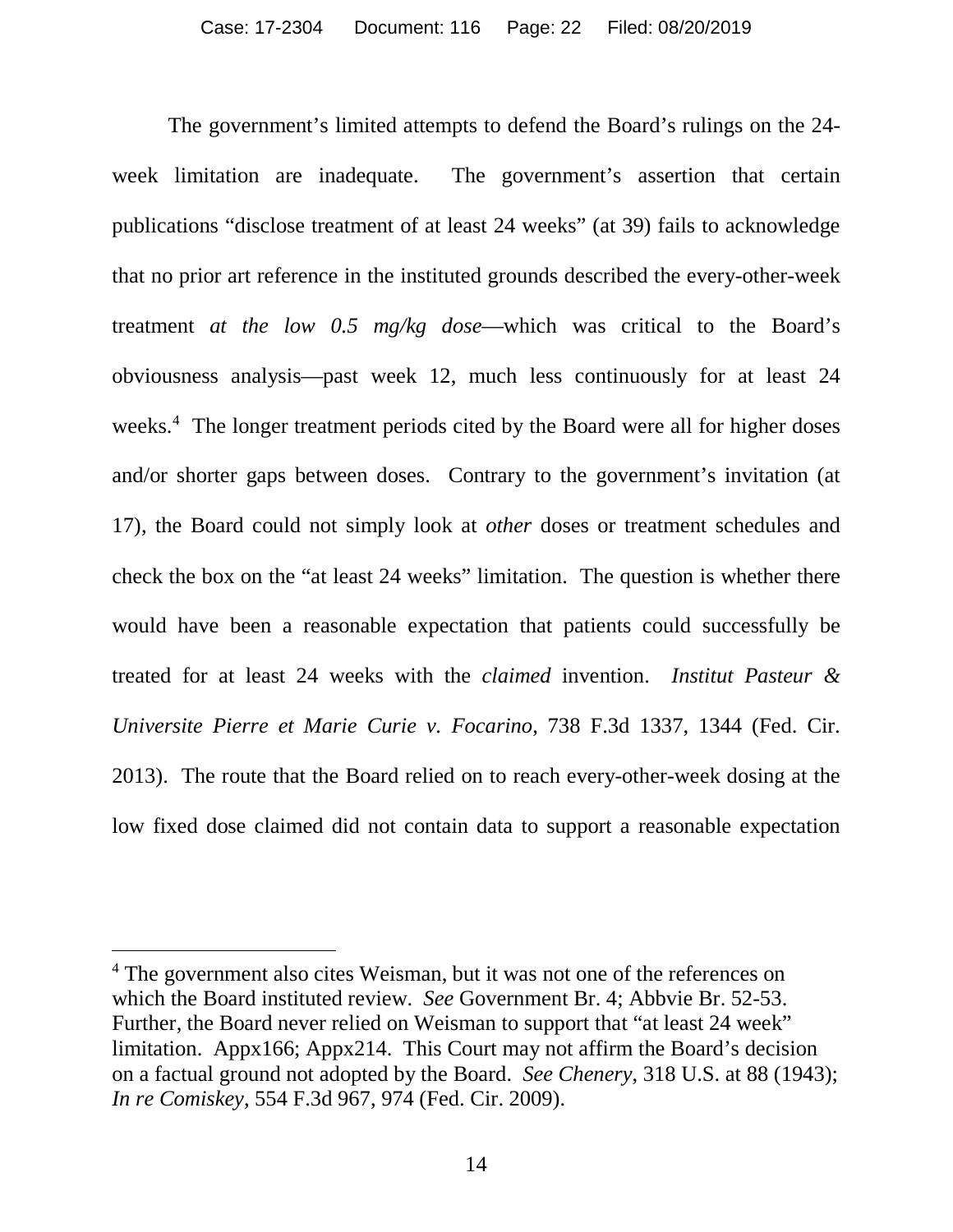that successful treatment at that dose on an every-other-week schedule could be sustained.

The government's argument (at 39) that "[e]ven without 24 weeks of data, long-term treatment would be obvious" ignores the requirement to establish a reasonable expectation of success. The issue is not whether long-term treatment would be desirable in the abstract, but whether a skilled artisan would persist in maintaining a low dose when all other patients have been up-dosed, and specifically whether that artisan would have reasonably expected efficacy after 24 weeks when prior patients in the DE003 study barely made it to 12 weeks. Even if it had been "obvious to experiment" with the claimed dosing regimen—which it was not given the large number of possible combinations—"there is nothing to indicate that a skilled artisan would have had a reasonable expectation that such an experiment would succeed in being therapeutically effective. This distinction is important." *Cyclobenzaprine*, 676 F.3d at 1070 (citation omitted).

## **II. THE BOARD'S OTHER LEGAL ERRORS EXACERBATED ITS FLAWED ANALYSIS OF UP-DOSING**

The Board's flawed analysis of up-dosing was embedded in a larger set of legal errors that relied on impermissible hindsight, failure to consider the claims as a whole, and burden shifting to disregard the cumulative uncertainty that undercut the Board's analysis.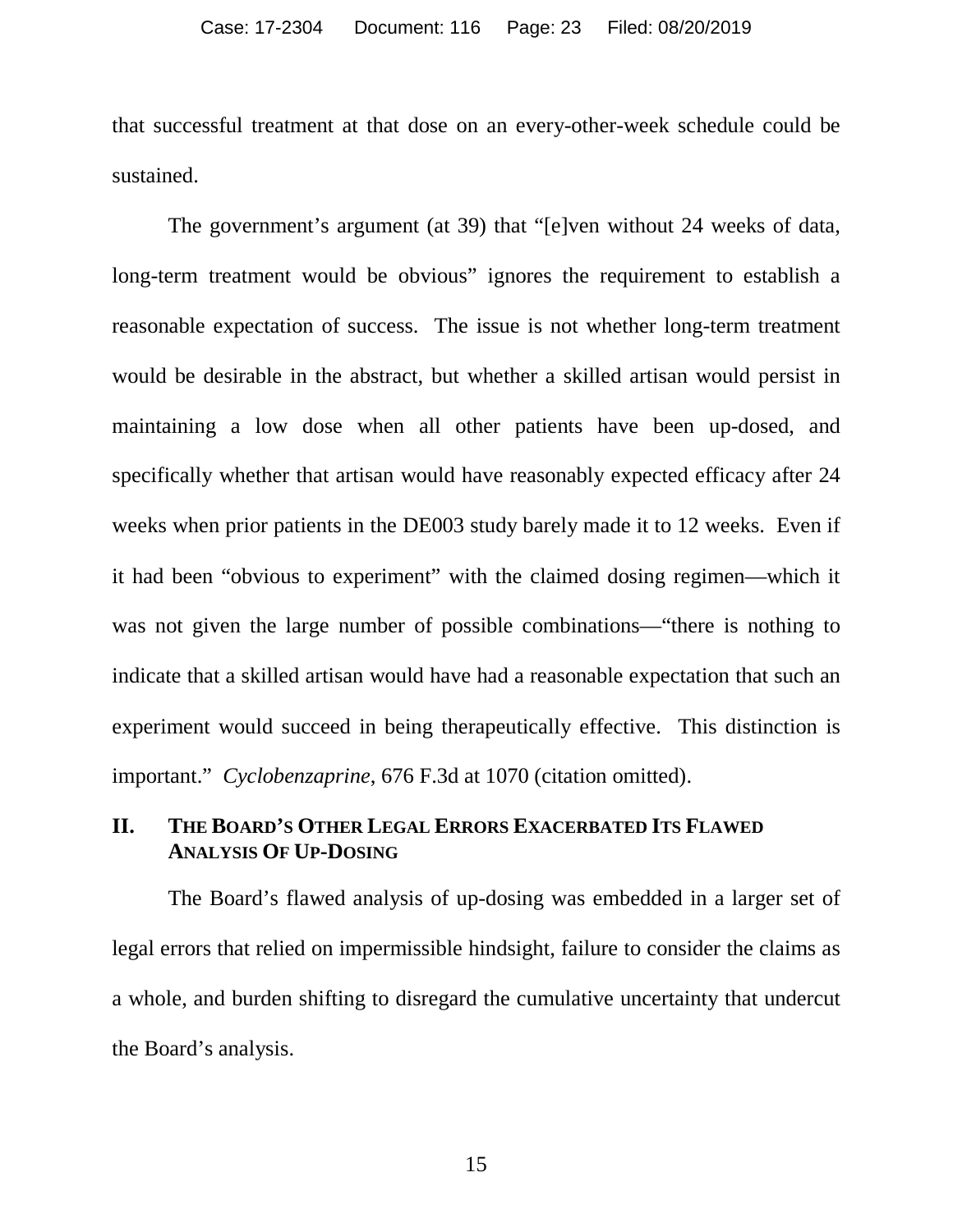### **A. The Board's Analysis Was Driven By Hindsight And Failed To Consider The Claims As A Whole**

As discussed in AbbVie's opening brief, the Board layered uncertainty upon uncertainty as it pieced together the elements of AbbVie's claims, all while using AbbVie's disclosure as a guide through the prior art. AbbVie Br. 30-35. Those uncertainties should have counted against Petitioners, who bore the burden of proof. *See Magnum Oil*, 829 F.3d at 1375-1376; *Honeywell*, 865 F.3d at 1356.

The prior art presented a wide array of different doses, routes of administration, dosing intervals, and other variables. But rather than asking which of the many possibilities a person of ordinary skill would have been motivated to pursue with a reasonable expectation of success, the Board worked backwards from the claimed invention and asked whether there was a reason to modify the weekly 40 mg dose in the DE007 study (as opposed to the doses in the study that did not correspond to AbbVie's claims) by shifting to every-other-week administration of 40 mg (as opposed to other dosing intervals) without the weightbased doses or intravenous administration used in the DE003 study. This was itself error, as it is improper to use a patent's claims to motivate a particular path through the prior art. *See Intelligent Bio-Sys., Inc. v. Illumina Cambridge Ltd.*, 821 F.3d 1359, 1367-1368 (Fed. Cir. 2016).

The Board's picking and choosing from the references introduced cascading uncertainty with regard to the safety and efficacy of the resulting regimen. *First*, it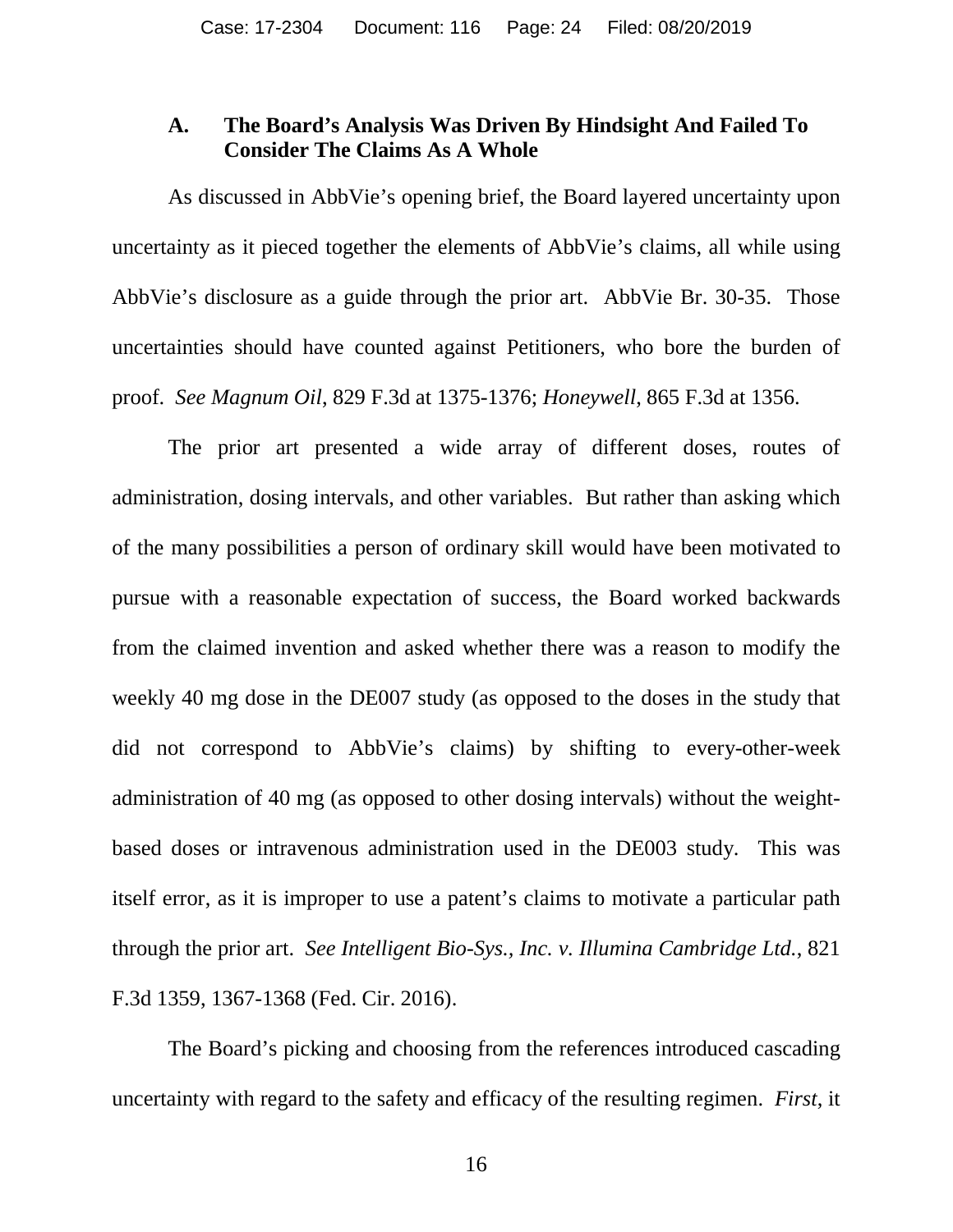adopted an every-other-week dosing interval, which would have been expected to result in a lower C<sub>min</sub> compared to the weekly doses in the van de Putte abstracts. *See* Appx31770-31771; *see also* AbbVie Br. 16-18, 32, 44-46. *Second*, it selected subcutaneous administration over intravenous administration, which would have been expected to diminish bioavailability. Appx31763; Appx31765; *see also* AbbVie Br. 22-23; Appx27-28. *Third*, it settled on a 40 mg fixed-dosing paradigm that increased the risk of underdosing, especially in heavier patients. *See* Appx31773; Appx32052; *see also* AbbVie Br. 32, 35. *Fourth*, it assumed the suitability of this regimen for long-term treatment (including treatment for at least 24 weeks), going beyond the point at which every patient receiving 0.5 mg/kg intravenously in the DE003 trial had been up-dosed. Appx15; Appx19; Appx28088; Appx31655; Appx31821-31822; AbbVie Br. 32-33, 52.

These aggressive choices show that the claimed combination would not have been obvious. Even where "the separate elements" of an invention can be found in the art, the "uncertainties" engendered by putting multiple elements together "counsel[] against [a claimed] combination." *Arkie Lures, Inc. v. Gene Larew Tackle, Inc.*, 119 F.3d 953, 957-958 (Fed. Cir. 1997). Here, the prior art taught the *insufficiency* of an every-other-week 0.5 mg/kg intravenous dose, and that selection became even more questionable when combined with the other claim elements.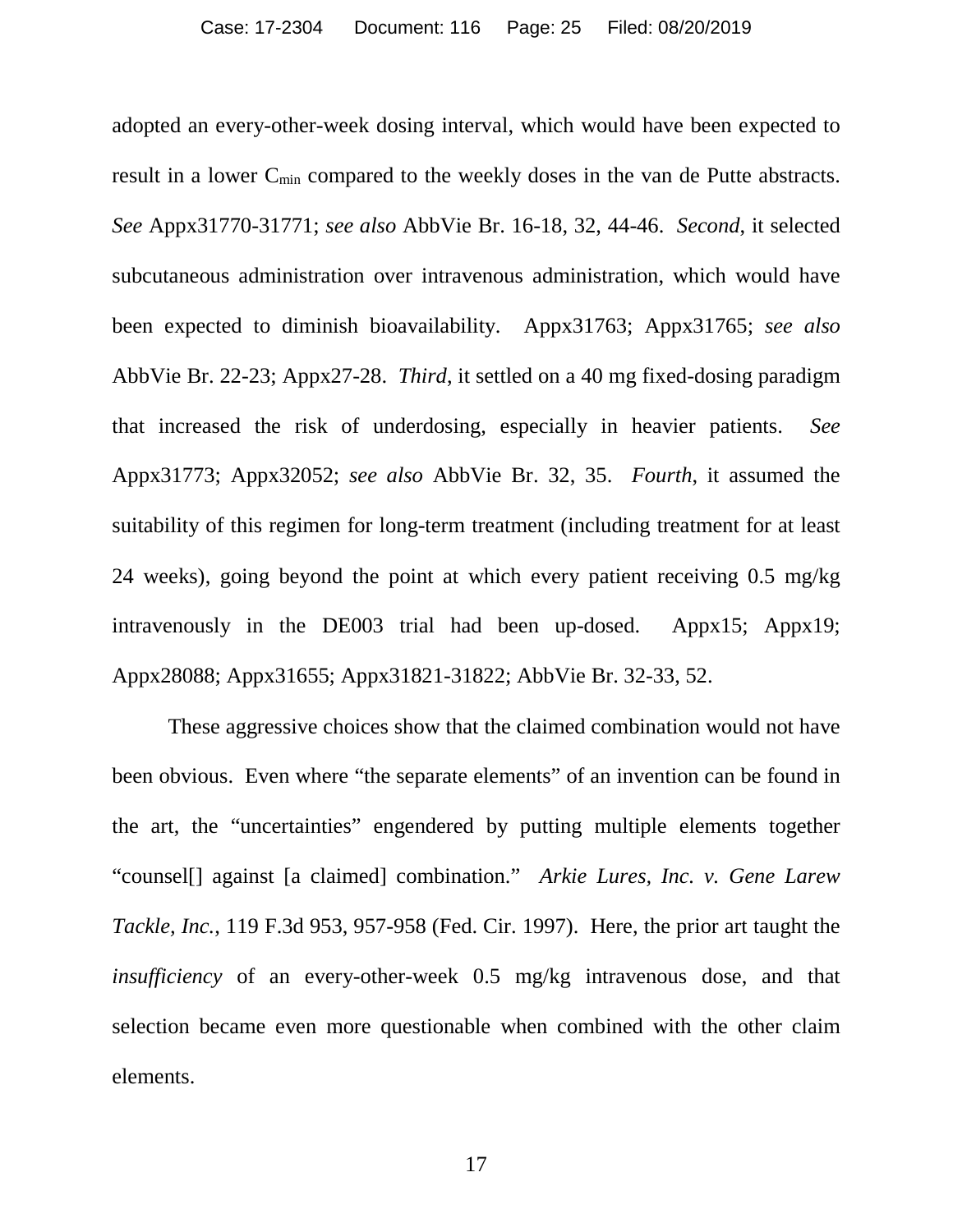The government contends (at 26-29) that, in making these choices, the Board sufficiently analyzed motivation to combine and reasonable expectation of success. But at no stage in the Board's analysis did it ever assess the *cumulative* impact of its aggressive choices. Although the Board identified generalized reasons for making each *individual* choice, "piecemeal analysis is precisely the kind of hindsight that the Board must not engage in." *In re NTP, Inc.*, 654 F.3d 1279, 1299 (Fed. Cir. 2011). The Board erred in failing to step back and consider the choices *in the aggregate* by weighing their effects together as a whole, both as a skilled artisan aiming to safely and effectively treat RA would have done and as the law requires. *See id.*; *see also Sanofi-Synthelabo v. Apotex, Inc.*, 550 F.3d 1075, 1086 (Fed. Cir. 2008) ("The determination of obviousness is made with respect to the subject matter as a whole, not separate pieces of the claim.").

The Board's omission is compounded by its similar failure to grapple with the evidence that, with respect to each parameter, a skilled artisan had myriad more promising alternatives available. *See* AbbVie Br. 33-34. Motivation to combine concerns "what is, *on balance*, desirable," such that "benefits, both lost and gained, should be *weighed against one another*" in a holistic analysis. *Winner*, 202 F.3d at 1349 & n.8 (emphases added); *accord Medichem, S.A. v. Rolabo, S.L.*, 437 F.3d 1157, 1165 (Fed. Cir. 2006). Aside from the Board's cursory statement that a "skilled artisan designing a dosing regimen through clinical trials would have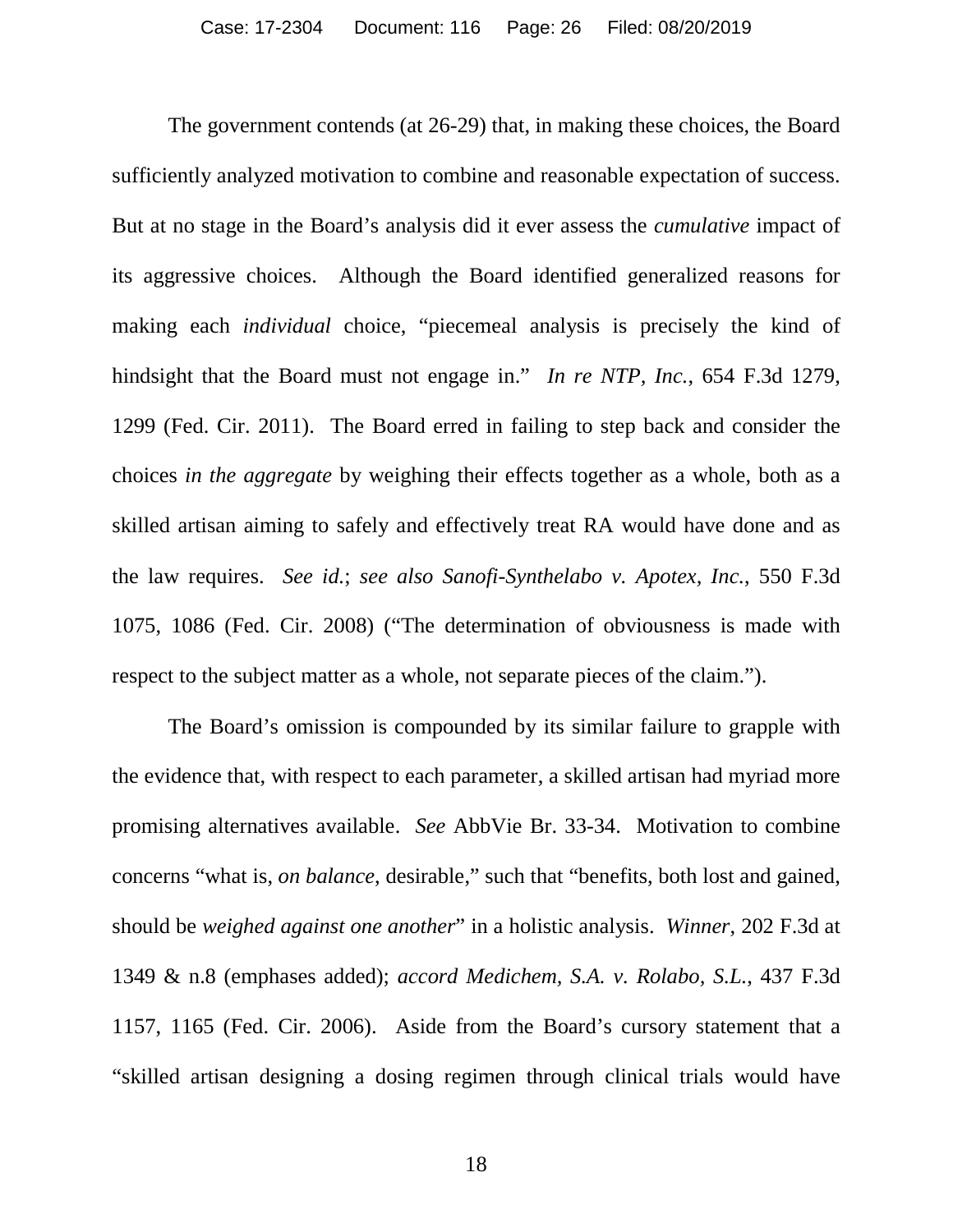balanced efficacy with other factors including safety and patient preference," Appx37—which is framed at a level of generality that threatens to find motivation to pursue *any* possibly effective dosing regimen—the Board did not even purport to engage in such an analysis. This failure, like the Board's failure to address cumulative uncertainty, betrays hindsight. *See In re Deuel*, 51 F.3d 1552, 1558 (Fed. Cir. 1995) ("The PTO's theory that one might have been motivated to try to do what Deuel in fact accomplished amounts to speculation and an impermissible hindsight reconstruction of the claimed invention. … [A]ny motivation that existed was a general one, to try to obtain a gene that was yet undefined and may have constituted many forms. A general motivation to search for some gene that exists does not necessarily make obvious a specifically-defined gene that is subsequently obtained as a result of that search.").

The government's brief reveals the same hindsight. The government ventures (at 6) that "physicians preferred smaller doses," "less frequent doses," "fixed doses" over "[c]ustomized doses," and "subcutaneous injections to intravenous injections." Those are remarkable statements considering, at the relevant time, no monoclonal antibody had ever been approved for subcutaneous administration and the leading anti-TNF $\alpha$  antibody product on the market (Remicade®) used weight-based, intravenous doses. Appx2844; Appx31776. Moreover, any abstract preference for certain features does not mean that a person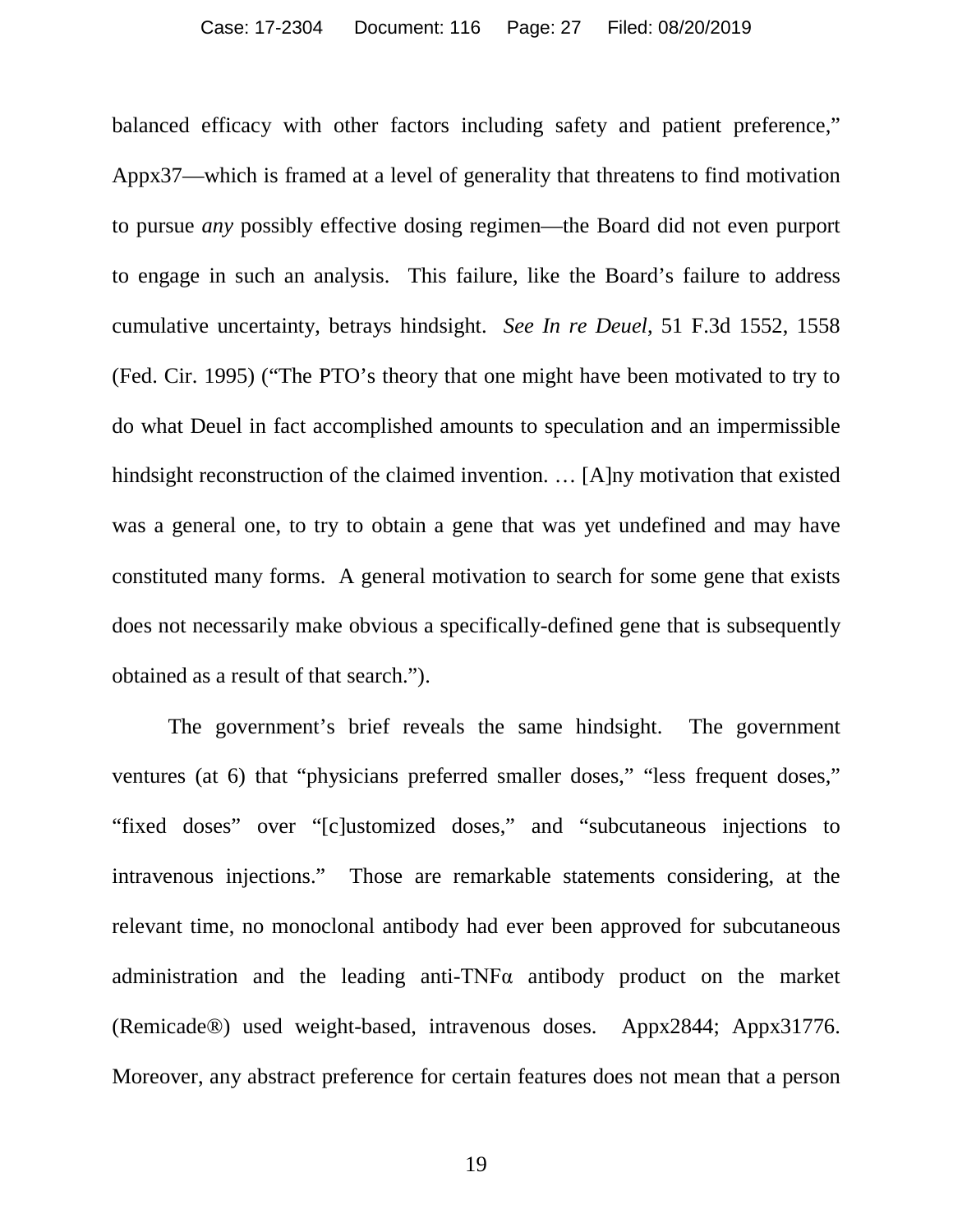#### Case: 17-2304 Document: 116 Page: 28 Filed: 08/20/2019

of ordinary skill would ignore the benefits of, and greater likelihood of success with, more conservative treatment regimens in combating a progressive disease. A skilled artisan would not look at the up-dosing of every patient in the DE003 study receiving 0.5 mg/kg with two weeks between doses and pursue modifications from among the many possible combinations disclosed—that would further sacrifice efficacy for patient convenience.

Indeed, the government's high-level abstraction blows past all the uncertainty that surrounded what the lowest effective dose actually was, how combining aggressive dosing parameters would affect safety and efficacy, and the countervailing incentive to pursue more promising and conservative dosing regimens. *See ActiveVideo Networks, Inc. v. Verizon Commc'ns, Inc.*, 694 F.3d 1312, 1328 (Fed. Cir. 2012) (motivations to "build[] something better," "more efficient," "cheaper," and with "more features" too "generic" because they "fail to explain why a person of ordinary skill in the art would have combined the elements from specific references *in the way the claimed invention does*"). Indeed, if accepted as sufficient to satisfy the motivation-to-combine requirement particularly in the context of the uncertainty and complexity of the issues here the government's generalization would eliminate the requirement to show motivation to pursue *any* "low" dose.

20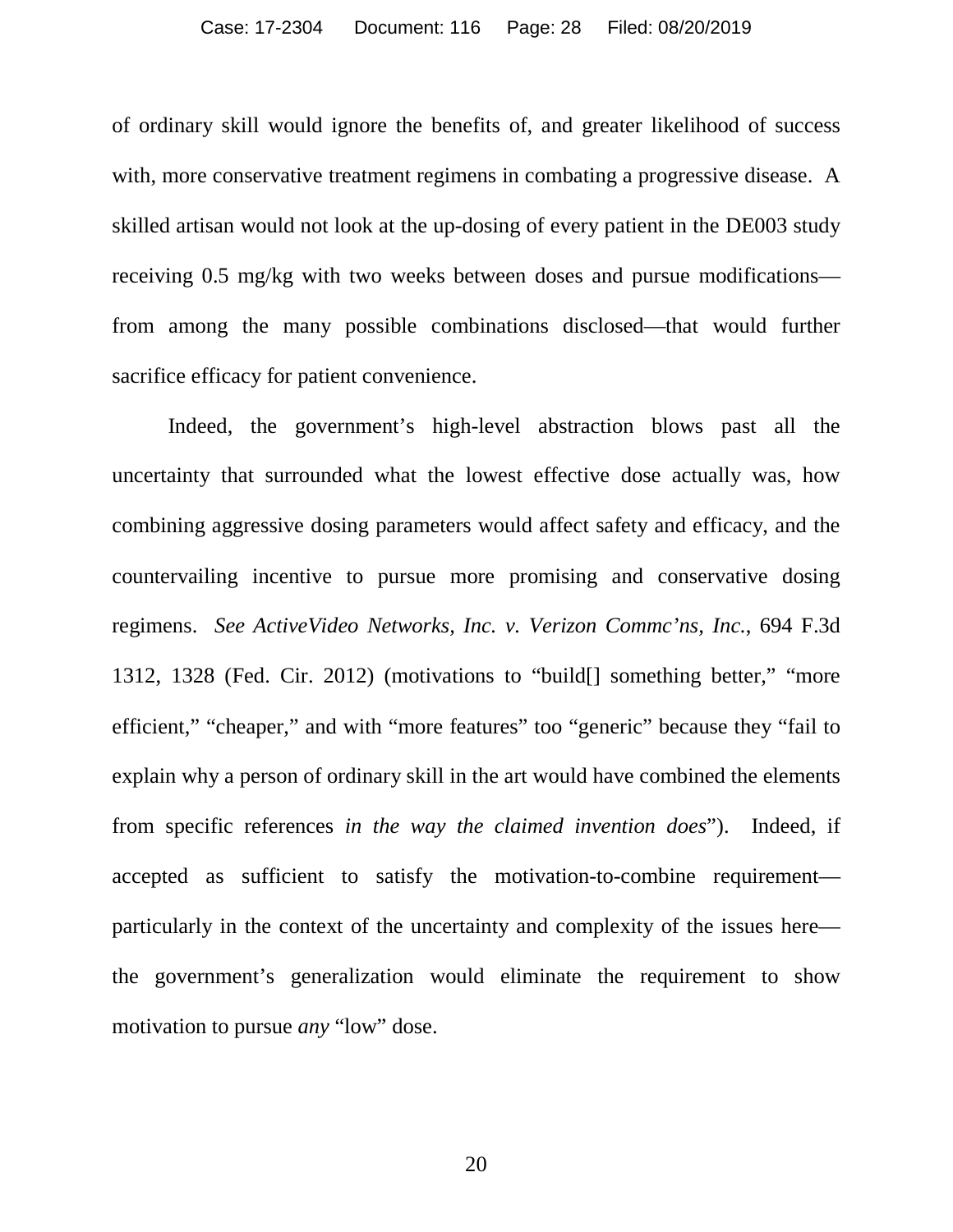The government fares no better with its more specific arguments. *First*, although the government (at 37) attempts to equate the bioavailability of a subcutaneous 40 mg dose with an intravenous 0.5 mg/kg dose, it does not dispute the general principle that "[t]he bioavailability of a [subcutaneously] administered drug is almost always lower than for the same drug administered intravenously." Appx31765. Instead, it relies—as did the Board—on references involving *higher average doses* administered *more frequently* than those at issue here to argue equivalence. [5](#page-28-0)

*Second*, the government (at 37-38) downplays the importance of the expected reduction in  $C_{\text{min}}$  from switching to every-other-week dosing, while again improperly shifting the burden to AbbVie to show teaching away based on  $C_{\min}$ data. Petitioners' own experts, however, conceded the nature and importance of  $C_{\text{min}}$ . Coherus's expert admitted that the " $C_{\text{min}}$  [would be] slightly lower." Appx31159. The same expert testified that "many in the industry believed" that  $C_{\text{min}}$  was "the best parameter" for determining efficacy (Appx2739) and argued that, "to avoid underdosing," a skilled artisan with sufficient PK data would have wanted to design a dosing regimen in which the "C<sub>min</sub> would be *at or above the Cmin of other regimens* shown to be safe and effective" (Appx6123 (emphasis

<span id="page-28-0"></span> <sup>5</sup> In addition, those references did not even include an intravenous arm, and witnesses for one of the Petitioners could not say what was being compared. See AbbVie Br. 12, 51; Appx6134.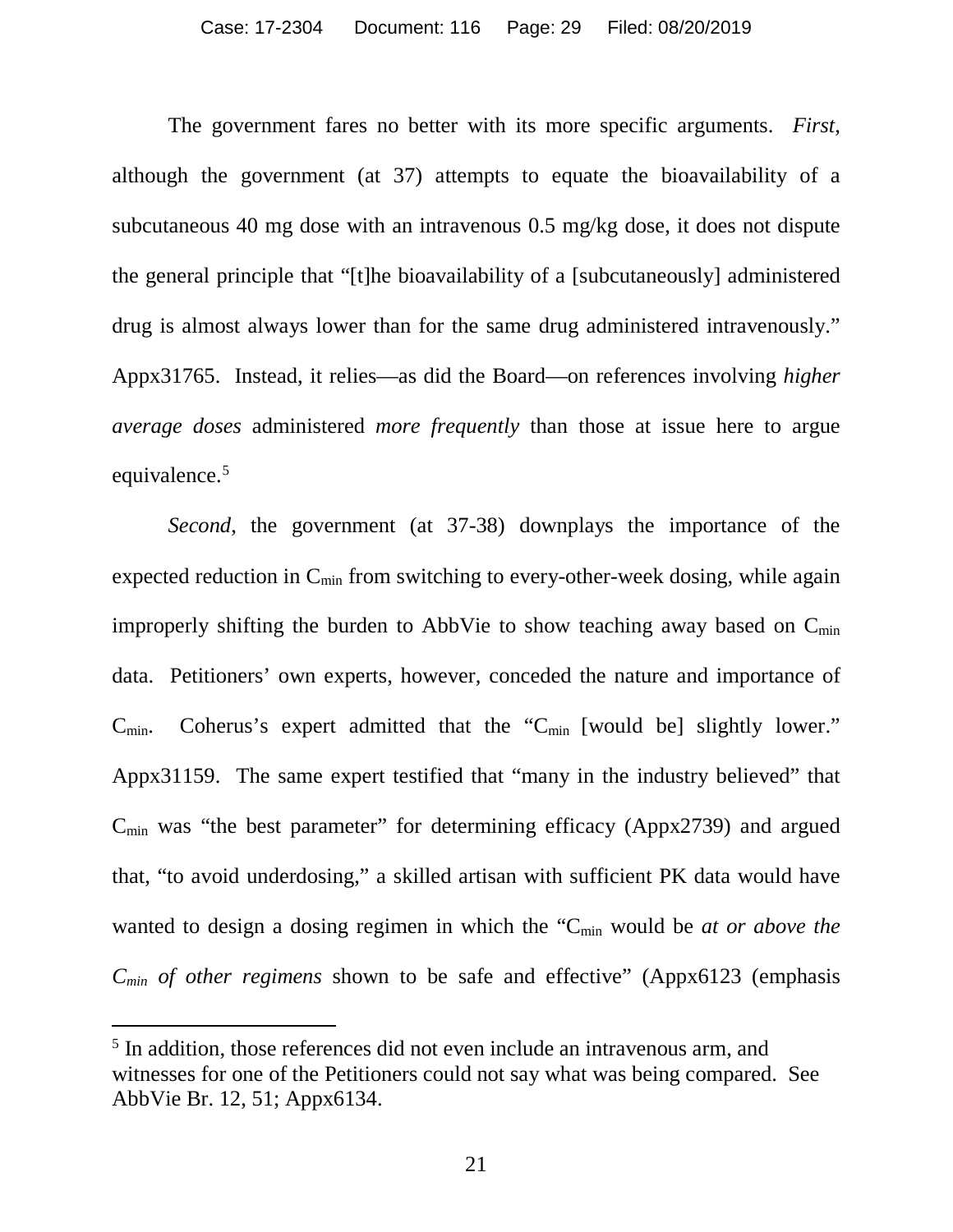added)). Boehringer's expert had written that "trough concentration  $(C_{\text{min}})$  was regarded as the most important factor in dose determination because maintaining a prolonged efficacious exposure at the site of action is critical for anti-rheumatic drugs." Appx30895.

*Third*, the government does not even attempt to argue the equivalence of weight-based dosing and fixed dosing. The government cannot deny that fixed doses increase the risk of underdosing patients due to "patient-to-patient variability" such as differences in weight. Appx31773, Appx31803; AbbVie Br. 32.

*Finally*, the Board did not need to explicitly say that it was relying on hindsight to succumb to it. As this Court has warned, the "hindsight syndrome" is "insidious." *Zoltek Corp. v. United States*, 815 F.3d 1302, 1313 (Fed. Cir. 2016) (quotation marks omitted). Here, the Board's failure to grapple with the totality of the evidence before it—including on the centrally important points of cumulative uncertainty and more promising alternatives—reflects just such reliance on hindsight. *See* AbbVie Br. 30-35.

## **B. The Board Improperly Shifted The Burden Of Proof To AbbVie On Other Points Of Uncertainty Beyond Up-Dosing**

As discussed in AbbVie's opening brief, the Board's analysis was further flawed because it relied on burden shifting. This was fueled in part by the Board's decision to structure its analysis as an extended discussion of teaching away, which

22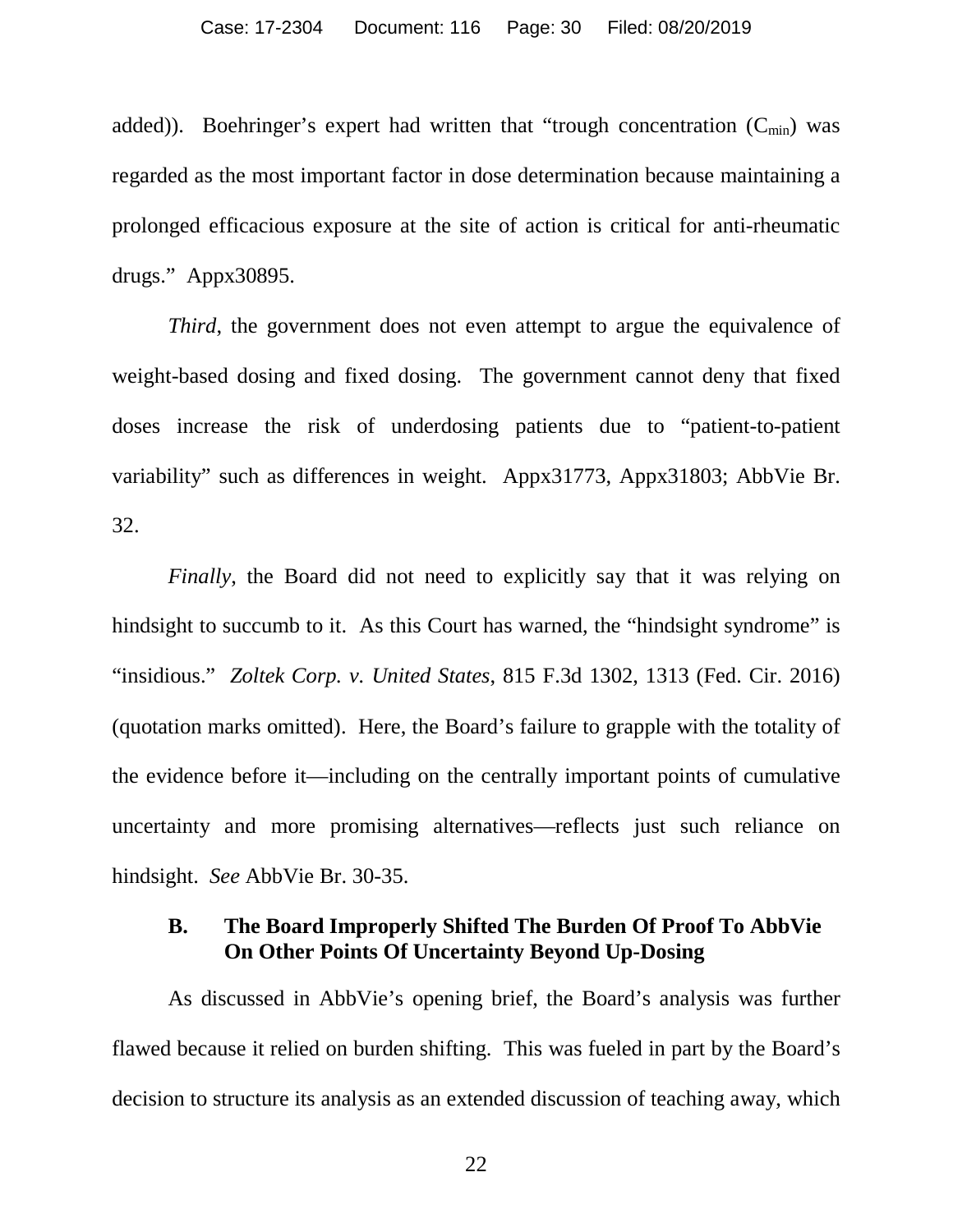conflated the issue of motivation to combine with lack of teaching away. *See* AbbVie Br. 36-38. "Whether a reference teaches away is doctrinally distinct from whether there is no motivation to combine prior art references." *Rembrandt*, 853 F.3d at 1379; *see also Apple Inc. v. Samsung Elecs. Co.*, 839 F.3d 1034, 1052 n.15 (Fed. Cir. 2016) (en banc). "[E]ven if a reference is not found to teach away, its statements regarding preferences are relevant to a finding regarding whether a skilled artisan would be motivated to combine that reference with another reference." *Polaris Indus., Inc. v. Arctic Cat, Inc.*, 882 F.3d 1056, 1069 (Fed. Cir. 2018).

The government (at 41-42) contends that the Board made no error because AbbVie argued teaching away. But AbbVie argued both teaching away *and* lack of motivation to combine. *See, e.g.*, Appx43218 (arguing that "[a] POSA *would not have been motivated*" (emphasis added)); Appx43231 (same, also noting that "Petitioner cannot satisfy [the] requirement" to show "a reason or motivation to modify the prior art"); Appx44801 (similar). Moreover, regardless of how AbbVie framed its arguments, the Board was not entitled to disregard a bedrock element of Petitioners' prima facie case of obviousness. *Compare Polaris*, 882 F.3d at 1070 (remanding for evaluation of possible teaching away, but directing that motivation to combine be assessed to the extent "the Board determines that [the reference] does not teach away"), *with* Polaris Br., *Polaris Industries, Inc. v. Arctic Cat, Inc.*,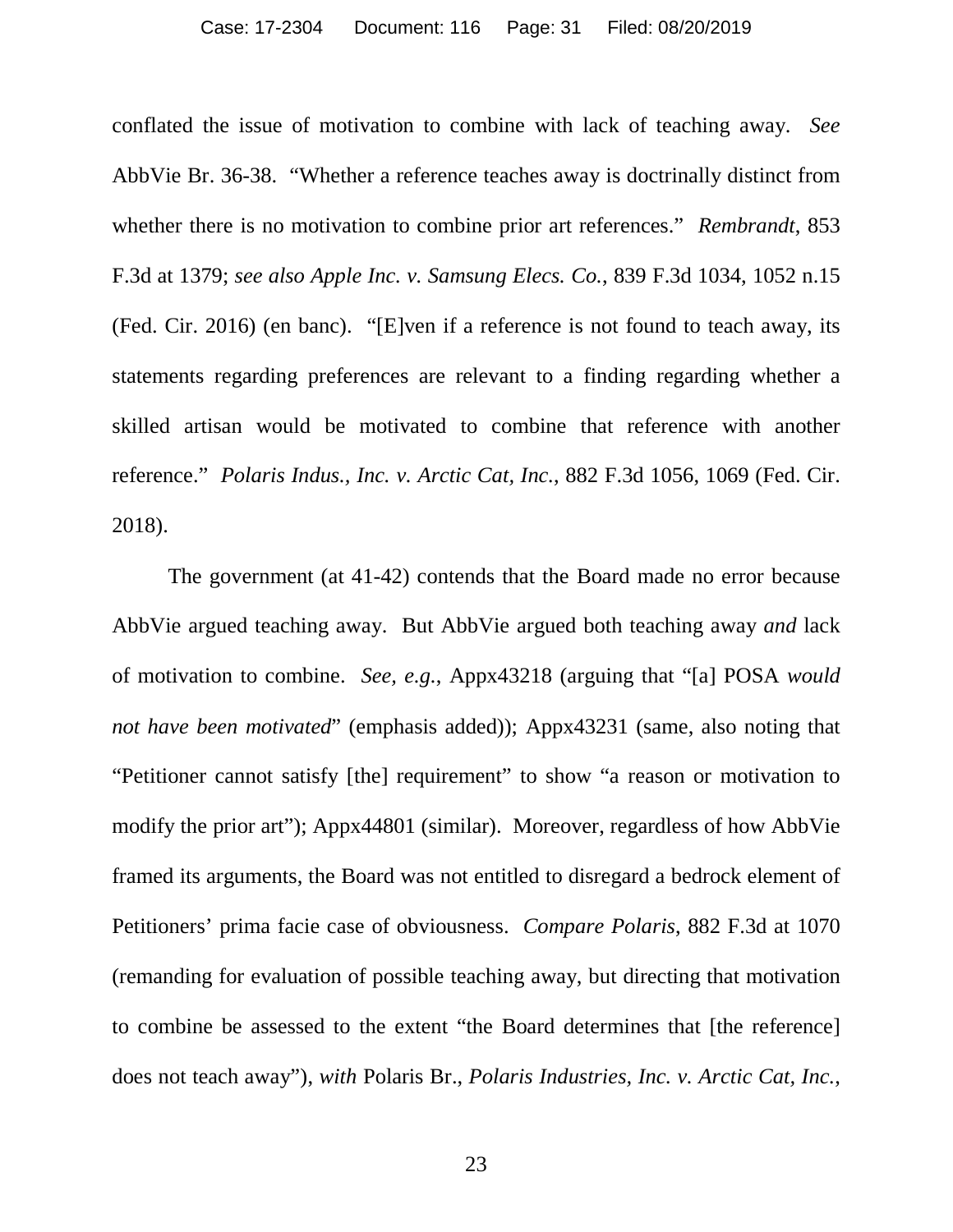2016 WL 7046274, at \*2, \*23, \*32, \*39-45 (Fed. Cir. Nov. 30, 2016) (patentee arguing in terms of teaching away). Whether a patentee speaks in terms of lack of motivation to combine or teaching away, "the patentee's position is that the patent challenger failed to meet *its* burden of proving obviousness," as both sets of arguments go to the patent challenger's failure to meet its burden to show the "necessary predicate" of motivation to combine. *Magnum Oil*, 829 F.3d at 1375- 1376. In other words, the patentee is not seeking to "establish a proposition" logically independent of one necessarily "relied on by the patent challenger," but rather is arguing that the patent challenger has not shown what it must. *Id.* at 1376.

The Board's burden shifting was perhaps most evident in its discussion of up-dosing. *See supra* pp. 3-5. But that was far from the only example of "reverse reasoning" in which the Board ignored that "[u]npredictability … equates more with nonobviousness rather than obviousness." *Honeywell*, 865 F.3d at 1356. For example, the Board also shifted the burden when it dismissed concerns about low  $C_{\text{min}}$ . The Board arrived at an aggressive combination of treatment parameters that, even with a two-week half-life, would have resulted in a lower  $C_{\text{min}}$  at steady state than the 20 mg weekly dose in van de Putte. AbbVie Br. 17, 44-46; *see also*  Appx31152. But the Board improperly dismissed these concerns by asserting that the prediction of low  $C_{\text{min}}$  was "not entitled to much weight because ... the minimum effective dose of D2E7 'was undefined in June 2001'" (Appx33;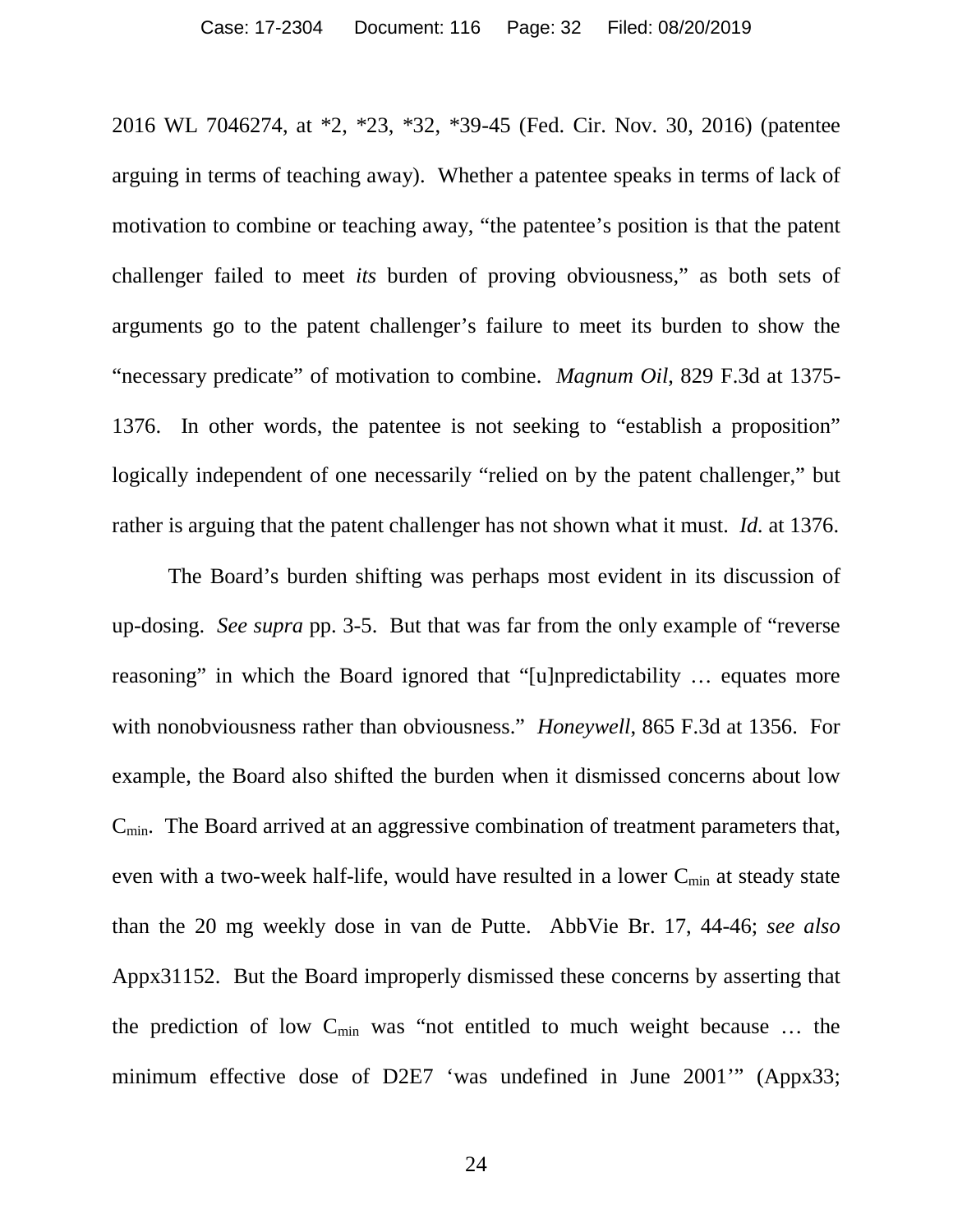Appx17), and "the publicly available PK information in June 2001 would not have permitted a PK/PD correlation for modeling purposes." (Appx33). The Board failed to recognize that these exact uncertainties would have made a person of ordinary skill wary of aggressively stringing together  $C_{\text{min}}$ -lowering treatment parameters.

The government (at 37) embraces the same fallacy of imputing uncertainty against AbbVie by arguing that a lower  $C_{\text{min}}$  would have been inconsequential, noting that "there was no basis to establish whether a given  $C_{\text{min}}$  was too low to be effective." That is exactly the problem. Petitioners, as the parties with the burden of proof, could not identify that minimum level either even though their own PK experts admitted that  $C_{\min}$  was an important measure utilized in designing dosage regimens. Appx2739; Appx6123; Appx30895; *see also* AbbVie Br. 44-45.

The Board also improperly turned the tables against AbbVie with regard to Rau 2000's penultimate sentence, which stated that "D2E7, with a half-life of 12 days, can be administered every two weeks as an intravenous injection over 3-5 minutes or subcutaneously." Appx158. The Board read the statement broadly, reasoning that it did not "exclude any dosage level." Appx165; *see also* Appx31652-31653; AbbVie Br. 47-48. This approach of assuming efficacy unless expressly told otherwise is out of step with the way that a person of ordinary skill would have read the prior art. For example, when Rau singled out *higher* doses for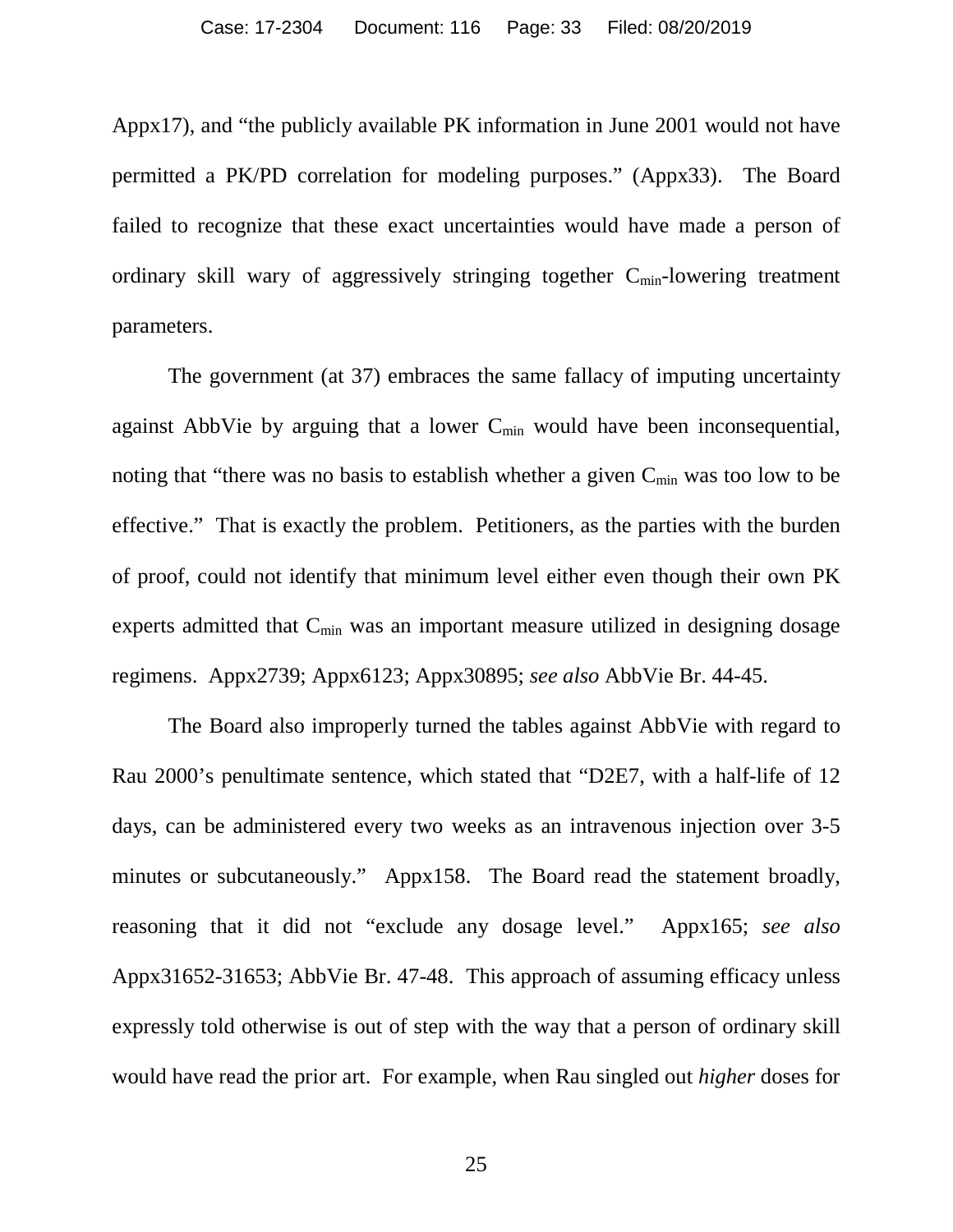praise and reported that everyone on the 0.5 mg/kg dose in the DE003 study was *up-dosed or withdrawn* from the study by 12 weeks, a skilled artisan would not have assumed that merely because Rau's broad penultimate sentence is silent on dose, it applies to the problematic 0.5 mg/kg dose. Statements in the prior art must be "read in context." *Shire LLC v. Amneal Pharms., LLC*, 802 F.3d 1301, 1308 (Fed. Cir. 2015).[6](#page-33-0)

### **III. THE BOARD APPLIED THE WRONG LEGAL STANDARD TO THE RAU, SCHATTENKIRCHNER, AND VAN DE PUTTE COMBINATION**

The Board's discussion of Rau 1998, Schattenkirchner, and van de Putte 1999 incorporated all the above errors, and then compounded them by relying on the standard for instituting an IPR ("reasonable likelihood of prevailing at trial") in the final written decision. The government advocates (at 42-43) overlooking the mistake as a mere "typographical" error. But if true, the Board can say so on remand. "[T]he orderly functioning of the process of review requires that the grounds upon which the administrative agency acted [are] clearly disclosed and

<span id="page-33-0"></span><sup>&</sup>lt;sup>6</sup> The Board also improperly shifted the burden on commercial success when it considered the presumption of a nexus rebutted because "it is not clear whether the sales of HUMIRA® are due to the [claimed] dosing regimen recited." Appx41. A presumption is operative precisely when the weight of the evidence is unclear or in equipoise. *See, e.g*., *Versata Dev. Grp., Inc. v. SAP Am., Inc.*, 793 F.3d 1306, 1320 (Fed. Cir. 2015); *Jensen v. Brown*, 19 F.3d 1413, 1417 (Fed. Cir. 1994). The government responds (at 41) by implying, for the first time, that AbbVie did not even trigger a presumption by proving that its product embodies the claimed invention. But it was undisputed that the claimed treatment regimen was the sole FDA-approved indication at the time AbbVie launched Humira®. Appx5570. That is clearly sufficient to trigger the presumption.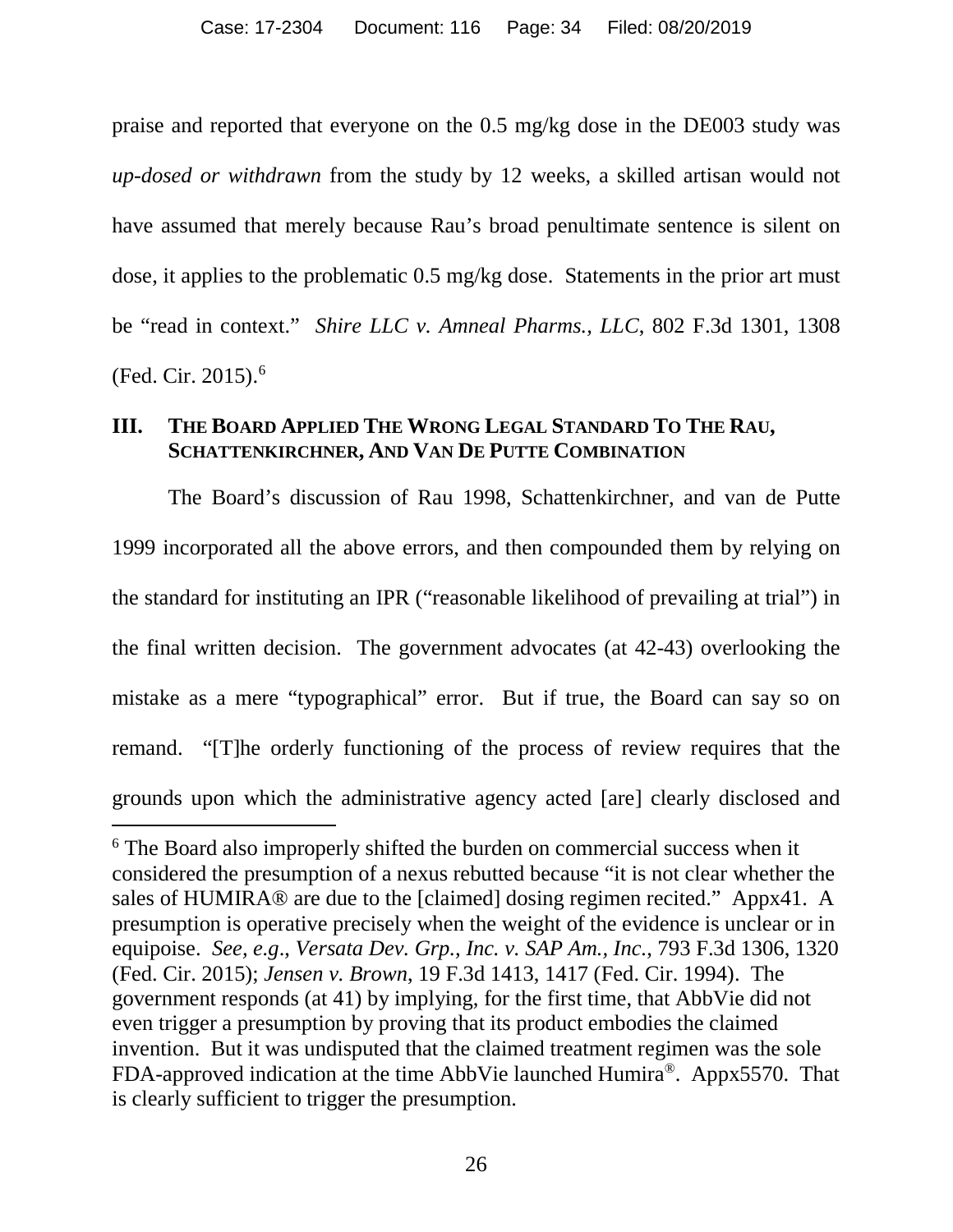adequately sustained." *Chenery*, 318 U.S. at 94. And unlike the cases the government cites in support, the Board's error was not self-evidently harmless. *Cf. In re Depomed, Inc.*, 680 F. App'x 947, 953 (Fed. Cir. 2017) (nonprecedential) ("Even though the Board misstated" a predicate for showing long-felt need, it still "accorded some weight" to patent owner's evidence without that predicate). Further, no comfort is gained from the Board's recitation of the post-institution standard elsewhere in its decision when it said that "claims 1–5 of the '135 patent are unpatentable as obvious over the combination of van de Putte 2000 and Rau 2000 by a preponderance of the evidence." Appx186. That combination was not even an asserted ground in IPR2016-00409, and thus this statement only reinforces the Board's overall lack of care and the need for a remand.

### **IV.** *OIL STATES* **PERMITS ABBVIE'S CHALLENGE TO THE RETROACTIVE APPLICATION OF IPR**

In *Oil States Energy Services LLC v. Greene's Energy Group, LLC*, 138 S. Ct. 1365 (2018), the Supreme Court rejected a facial challenge to *inter partes* review under Article III and the Seventh Amendment, but left the door open to challenge the retroactive application of *inter partes* review. Subsequent decisions by this Court appear to preclude retroactivity challenges to IPR at the panel stage. *E.g*., *Collabo Innovations, Inc. v. Sony Corp.*, No. 18-1311, 2019 WL 3545450 (Fed. Cir. Aug. 5, 2019) (nonprecedential); *Celgene Corp. v. Peter*, No. 18-1167, \_\_ F.3d \_\_, 2019 WL 3418549 (Fed. Cir. July 30, 2019).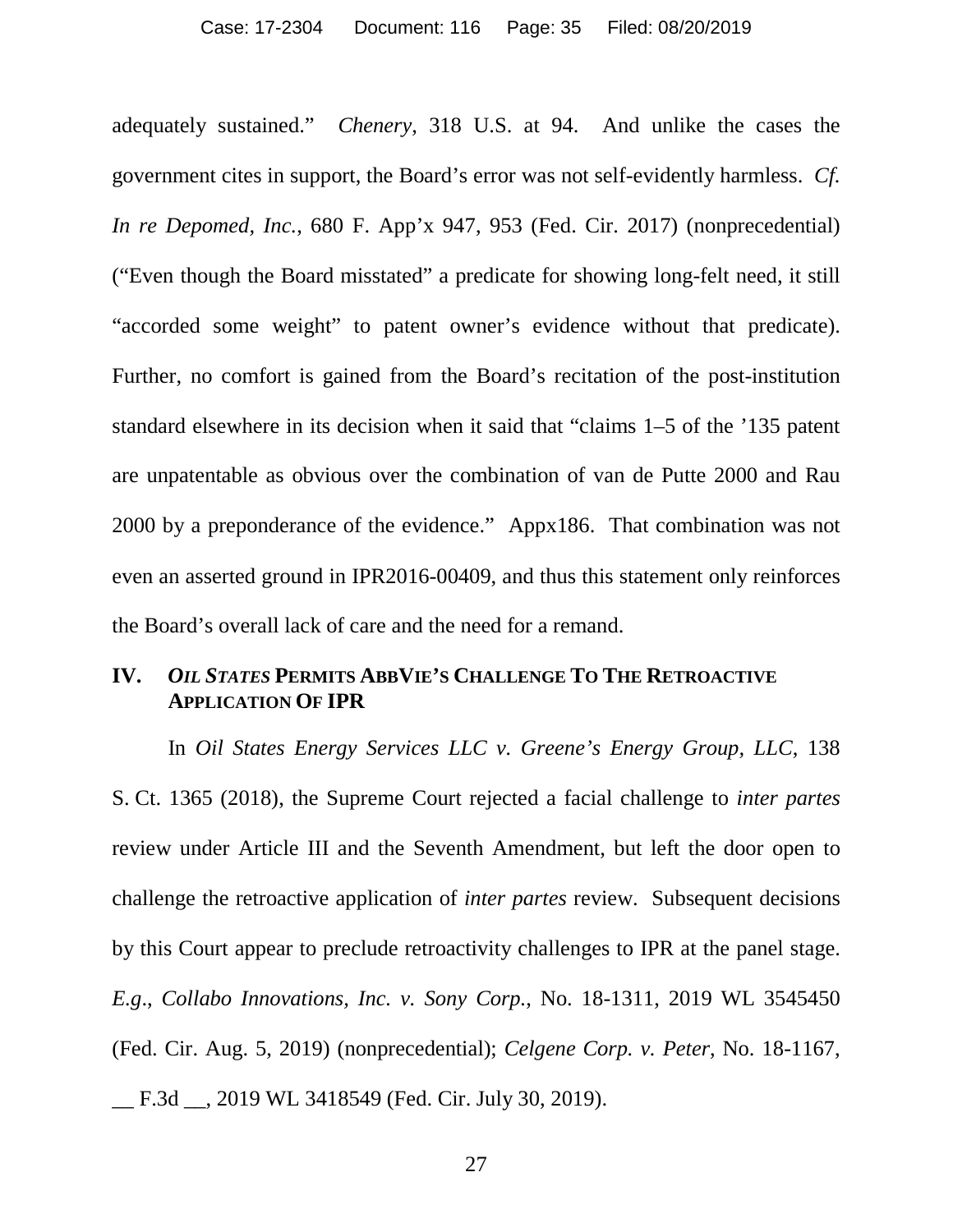AbbVie preserves the right, however, to seek further review of its challenge to the retroactive application of IPR at the appropriate time. It is one thing for an inventor who entered the patent system by disclosing an invention after the AIA to receive a patent subject to the known possibility that it could be challenged in IPR. It is quite another thing for an inventor who entered the patent system before the AIA to have its patents subjected to a new form of invalidation. "The disclosure required by the Patent Act is 'the quid pro quo of the right to exclude.'" *J.E.M. Ag Supply, Inc. v. Pioneer Hi-Bred Int'l, Inc.*, 534 U.S. 124, 142 (2001). An inventor pays the price for patent protection when it first discloses its invention. *Cf.* 35 U.S.C. § 100(a) (applying, *inter alia*, post-AIA § 102(a) modified sources of prior art to patents based on *filing* date). The public cannot subsequently change the terms of the bargain in the way that occurred here.

The government is wrong to contend that AbbVie waived its constitutional argument. A party is not required to raise a constitutional challenge to an agency's statutory authority before an agency lacking authority to grant the challenge. *E.g.*, *Mathews v. Diaz*, 426 U.S. 67, 76 (1976). "Adjudication of the constitutionality of congressional enactments has generally been thought beyond the jurisdiction of administrative agencies." *Johnson v. Robison*, 415 U.S. 361, 368 (1974); *see also Nebraska v. EPA*, 331 F.3d 995, 997 (D.C. Cir. 2003) ("Agencies do not ordinarily have jurisdiction to pass on the constitutionality of federal statutes."). In fact, as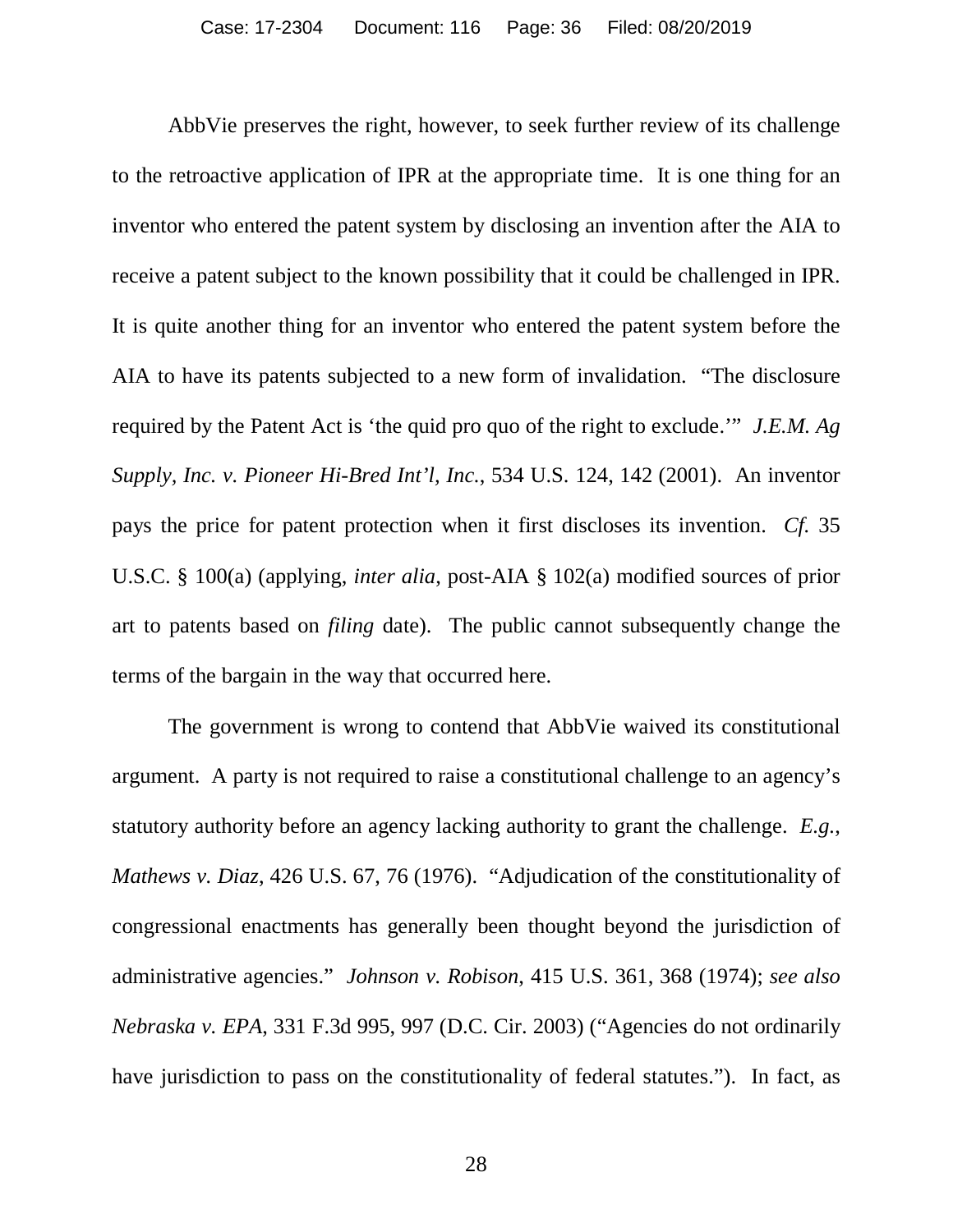the government recognizes (at 44), the Board has "decline[d] to consider [a] constitutional challenge" based on "retroactive application" of IPR. *Axis Comm'cns AB v. Avigilon Patent Holding 1 Corp.*, No. IPR2018-01268, 2019 WL 137163, at \*19 (P.T.A.B. Jan. 8, 2019); *see also Ex Parte D'Agostino*, No. 2008- 5833, 2009 WL 227743, at \*13 (B.P.A.I. Jan. 30, 2009) (holding that constitutional arguments relating to the retroactive application of ex parte reexamination were "beyond the jurisdiction of the Board"). And unlike *In re DBC*, the Board here could not have simply "cure[d] the alleged constitutional infirmity" by providing a different panel. 545 F.3d 1373, 1379 (Fed. Cir. 2008); *see also Celgene*, 2019 WL 3418549, at \*11 ("[I]t is unclear how the Board could have corrected the alleged constitutional defect as it could have in *DBC*.").

Further, unlike *VirnetX Inc. v. Apple, Inc.*, where the patent owner "never sought to provide supplemental briefing or to otherwise develop [a constitutional] argument following the Supreme Court's decision in *Oil States*," 909 F.3d 1375, 1379 (Fed. Cir. 2018), or *Trading Technologies International, Inc. v. IBG LLC*, 921 F.3d 1084, 1095 (Fed. Cir. 2019), where the patent owner said nothing in its reply brief other than the apparent concession that "*Oil States* will resolve the constitutionality of CBM Review" (Dkt. 51, at 32, No. 2017-2257), AbbVie asserted a constitutional challenge in its opening brief (AbbVie Br. 54-55) and has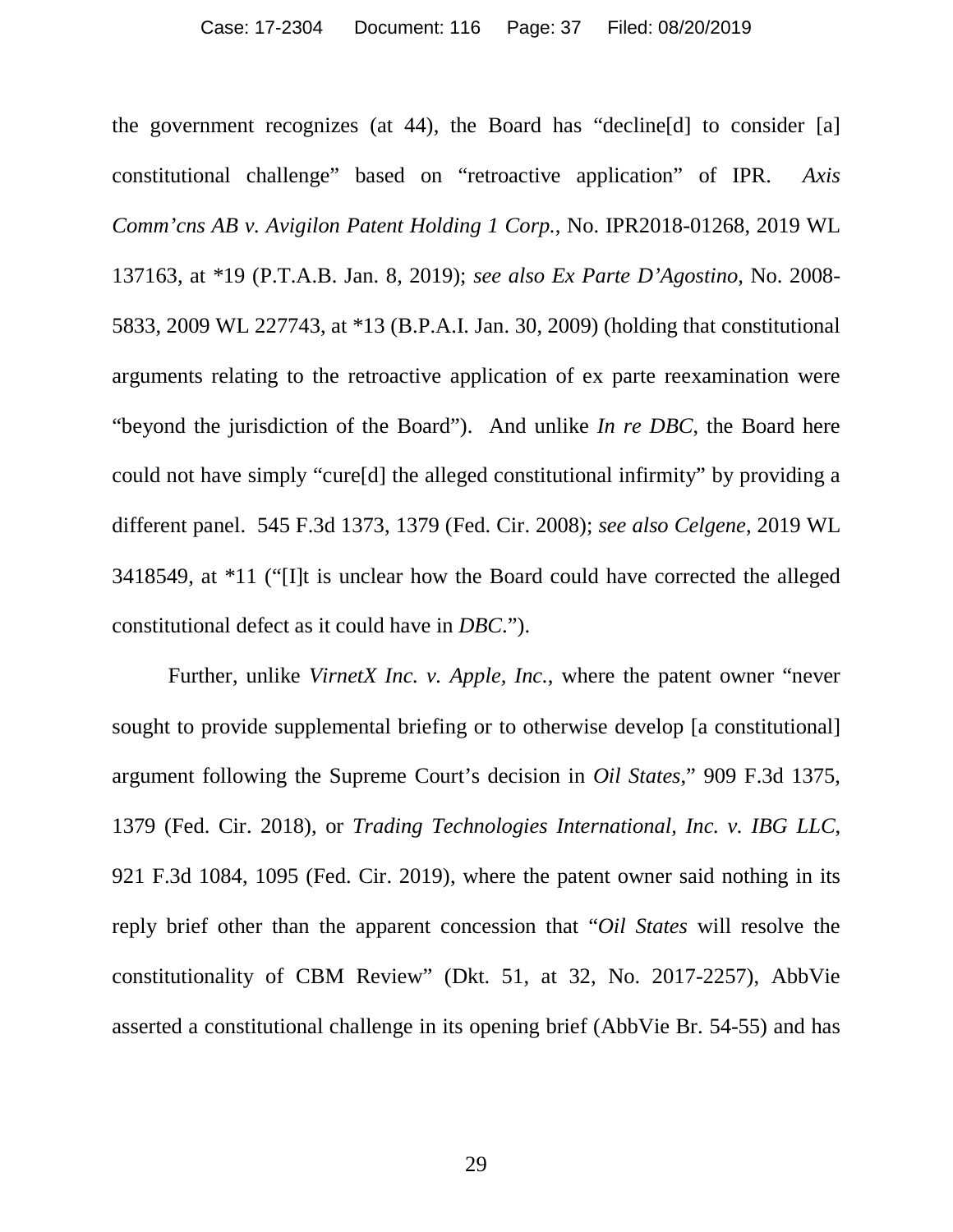preserved a retroactivity challenge following *Oil States* within the bounds permitted by this Court's precedent.

#### **CONCLUSION**

The Board's decisions should be reversed, or at least vacated and remanded.

Respectfully submitted,

CHARLES E. LIPSEY STEVEN P. O'CONNOR FINNEGAN, HENDERSON, FARABOW, GARRETT & DUNNER, LLP Two Freedom Square 11955 Freedom Drive Reston, VA 20190 (571) 203-2700

WILLIAM B. RAICH FINNEGAN, HENDERSON, FARABOW, GARRETT & DUNNER, LLP 901 New York Avenue, NW Washington, DC 20001 (202) 408-4210

/s/ Thomas G. Saunders

WILLIAM G. MCELWAIN AMY K. WIGMORE THOMAS G. SAUNDERS DAVID P. YIN WILMER CUTLER PICKERING HALE AND DORR LLP 1875 Pennsylvania Avenue, NW Washington, DC 20006 (202) 663-6000

WILLIAM F. LEE WILMER CUTLER PICKERING HALE AND DORR LLP 60 State Street Boston, MA 02109 (617) 526-6000

*Attorneys for Appellant AbbVie Biotechnology, Ltd*

August 20, 2019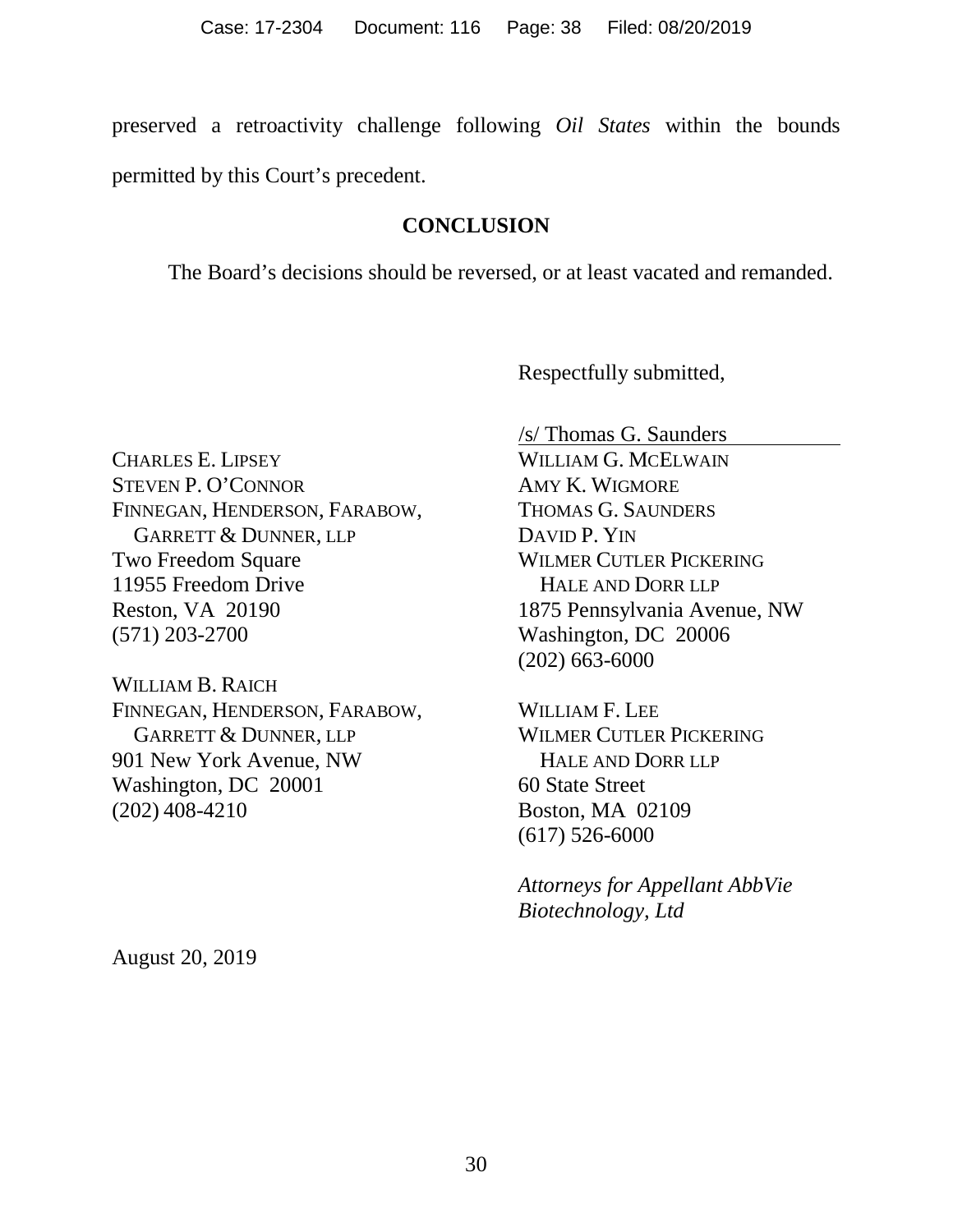## **CERTIFICATE OF SERVICE**

I hereby certify that, on this 20th day of August, 2019, I filed the foregoing Replacement Reply Brief for Appellant AbbVie Biotechnology, Ltd with the Clerk of the United States Court of Appeals for the Federal Circuit via the CM/ECF system, which will send notice of such filing to all registered CM/ECF users.

> /s/ Thomas G. Saunders THOMAS G. SAUNDERS WILMER CUTLER PICKERING HALE AND DORR LLP 1875 Pennsylvania Avenue, NW Washington, DC 20006 (202) 663-6000